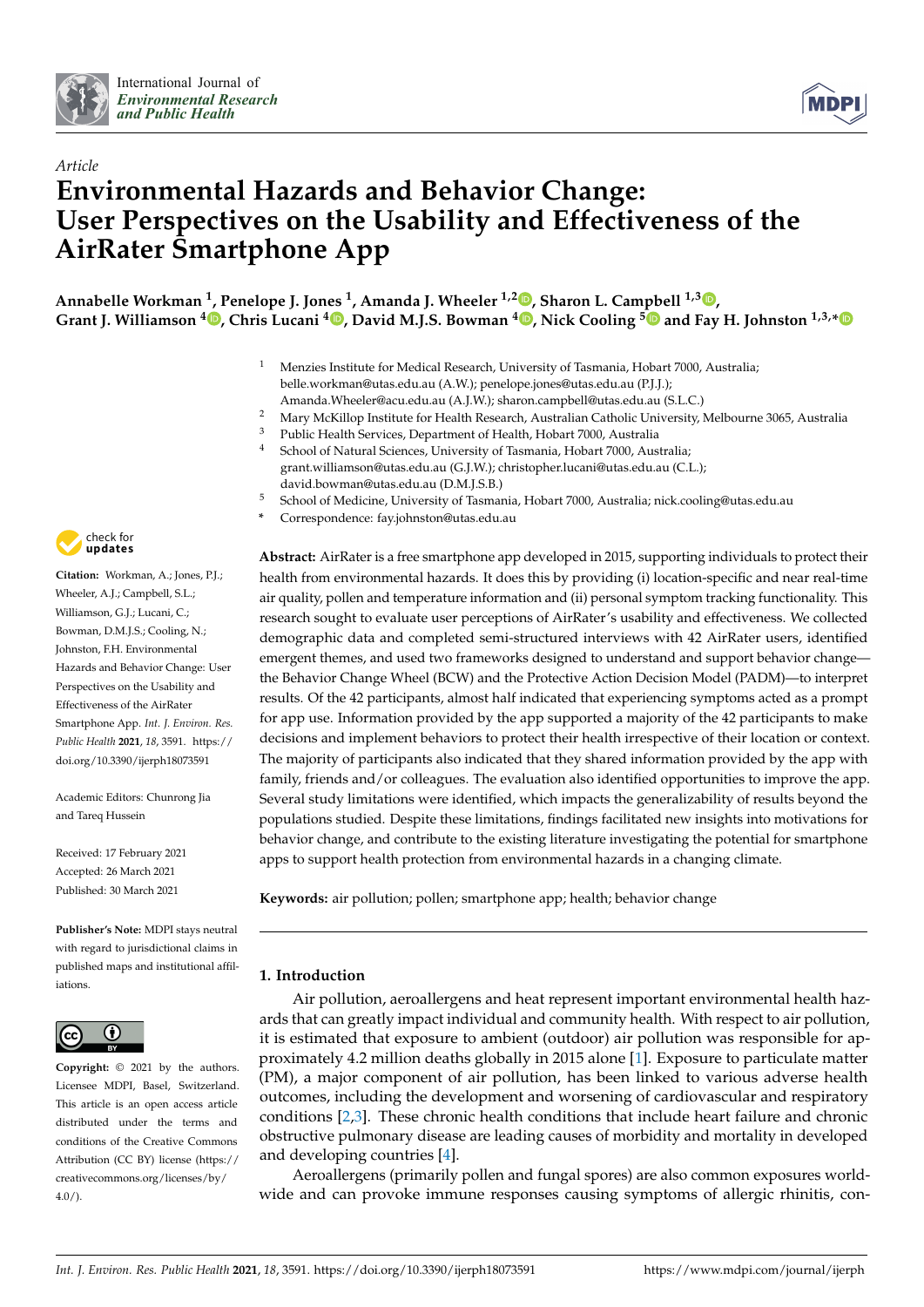junctivitis or asthma, which are common chronic conditions across a broad range of age groups [\[5](#page-16-4)[–7\]](#page-16-5). Extreme weather-related events, such as heat and cold waves, represent another important environmental exposure [\[8,](#page-16-6)[9\]](#page-16-7), with health implications that can lead to illness or death in vulnerable populations such as the elderly and children, those with pre-existing respiratory and cardiovascular conditions, as well as outdoor workers [\[10\]](#page-16-8). Individually and collectively, these three environmental hazards affect entire populations and can lead to large public health impacts as many people are in groups at higher risk of experiencing adverse health outcomes.

Climate change is likely to increase all of these exposures for much of the global population with flow-on effects for human health [\[11](#page-17-0)[,12\]](#page-17-1). Climate-related projections assert an increasing risk on a large scale of more frequent and severe air pollution episodes, such as bushfires [\[13\]](#page-17-2). This may have substantial economic costs: health-related costs associated with smoke during the 2019–2020 bushfire season in Australia were estimated at AUD\$1.95 billion (USD\$1.5 billion) [\[14\]](#page-17-3). A changing climate will also influence pollen loads and the length of pollen seasons, increasing pollen-associated risks and conditions [\[15\]](#page-17-4). Additionally, climate change is projected to increase vulnerability to heat-related health risks, which already pose a high health burden in some countries [\[16](#page-17-5)[–18\]](#page-17-6). In the context of these projected increases in health risks from environmental hazards in a changing climate, it is imperative to provide evidence-based interventions that support public health.

The validity of mobile health technology to support individual and community health outcomes from environmental hazards warrants further attention. The development of smartphone and mobile health (mHealth) apps to support general health, fitness and specific medical conditions has grown significantly in recent years [\[19\]](#page-17-7). These include a number of mHealth apps designed to provide timely and accessible data on environmental hazards, such as air quality, to support health decision-making [\[20](#page-17-8)[–22\]](#page-17-9). Studies investigating individual adherence to information and/or alerts on environmental hazards report mixed results, however many consistently conclude that individuals with pre-existing health conditions are more likely to use such information to inform health decision-making [\[23](#page-17-10)[–27\]](#page-17-11).

Evidence from smartphone apps designed to inform health decisions in the face of environmental hazards, such as poor air quality, support this finding. For example, Licskai et al. (2013) reported improvements in symptom criteria for uncontrolled asthma through the provision of access to current and forecast air quality health index information to support asthma self-management [\[21\]](#page-17-12). More recently, Che et al. (2020) developed the Personalized Real-Time Air Quality Informatics System for Exposure—Hong Kong (PRAISE-HK), to provide air quality health index information to assist individuals to manage their exposure to air pollution [\[20\]](#page-17-8). While results on the validity of PRAISE-HK are forthcoming, its development clearly demonstrates a research interest in exploring apps as an alternative, and potentially more effective, information source and communication avenue for air quality-related information. Integrating data on additional environmental hazards, such as pollen and temperature, may enhance the utility and applicability of an mHealth app, appealing to a broader audience with more diverse pre-existing health conditions. The app, AirRater, was developed to address this gap.

#### *1.1. An Introduction to AirRater*

AirRater is a free smartphone app developed in 2015 that was designed to support individual health by empowering users to make more informed decisions about managing their exposures to environmental health hazards. The app gathers environmental data from government agencies and integrates the information to present users with local, near realtime data on air quality (specifically PM concentrations), total pollen count (in Tasmania and the Australian Capital Territory (ACT) only), selected pollen and fungal spore species, and air temperature (both actual and apparent). A color-coded labelled rating system assists users to interpret the air quality, pollen and temperature measurements displayed. For example, a green "Good" rating indicates a  $PM_{2.5}$  range of 0–9 micrograms per cubic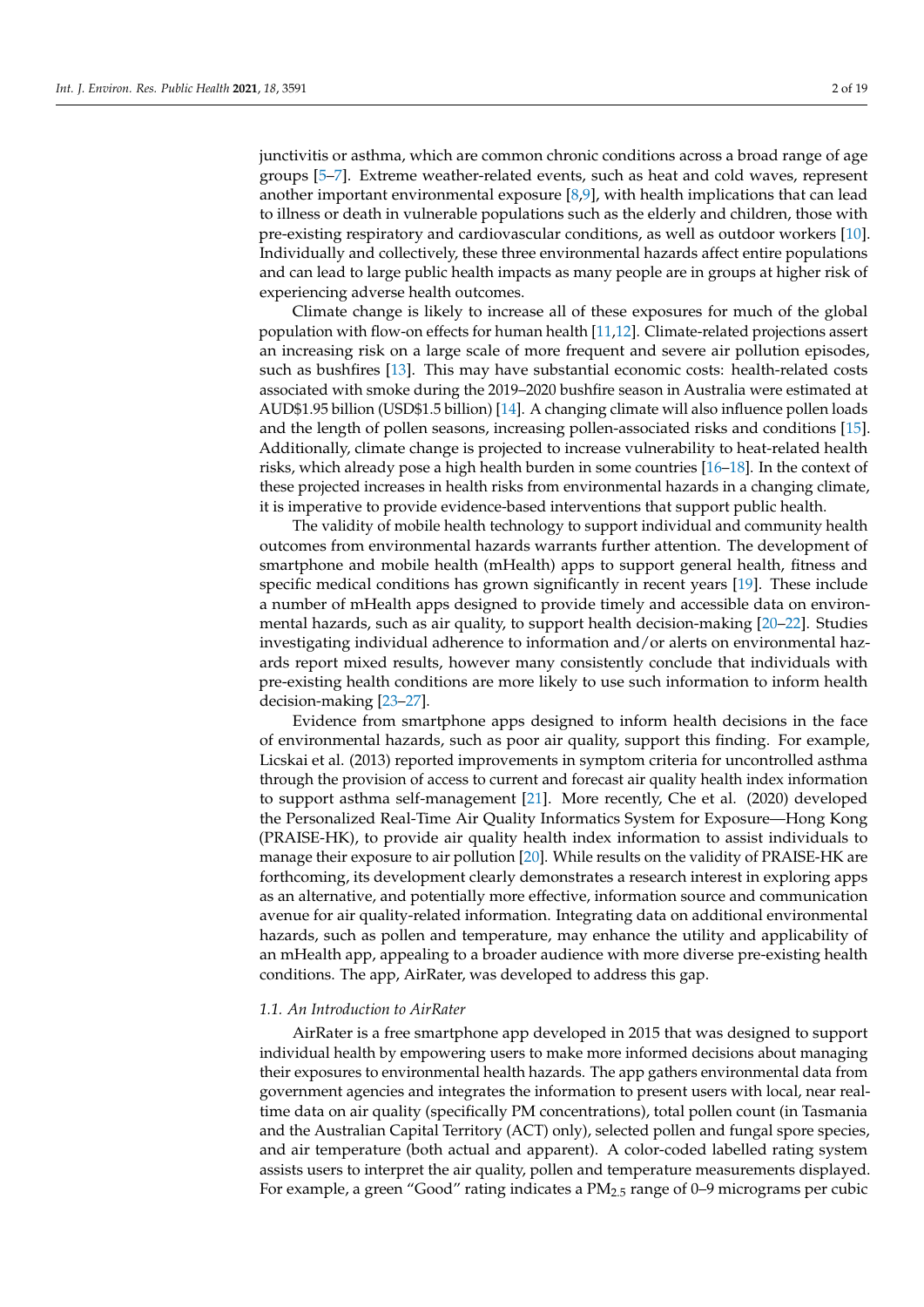meter of air (see Figures S1 and S2 in the Supplementary Material for supporting graphics and a schematic representation of the app).

Users also have the capacity to:

- identify and capture their symptoms, medication use and potential triggers associated with environmental exposures through a symptom reporting feature. The app summarizes and graphically presents key symptoms, medication use and suspected triggers over time, in conjunction with detailed environmental hazard data for a specified time period. This supports users to gain insight into personal triggers, such as a particular pollen species. The app further allows users to create personal notifications for specific environmental hazards relevant to their needs.
- view environmental data at multiple locations. The app includes a location search and pin drop function so that users can quickly and easily determine environmental hazard data in an alternative location.
- overlay numerous data maps over geographical areas. The interactive map function includes the provision of data on current bushfire activity, monitoring stations, and symptom hotspots.

More detailed presentations of AirRater's rationale and functionality, as well as initial evaluation outcomes, are available elsewhere [\[28](#page-17-13)[–30\]](#page-17-14). The app was developed by a multidisciplinary collaboration of researchers and government agencies. The original team comprised representatives from the University of Tasmania, the Environment Protection Authority (EPA) Tasmania, the Commonwealth Scientific and Industrial Research Organization (CSIRO) and the Australian National University (ANU). While the app was initially developed for Tasmania, it has progressively been introduced into other Australian jurisdictions and is now available nationally. Numerous relevant government agency and stakeholder representatives, such as state health departments, state environment departments and Asthma Australia, have been, or have increasingly become, involved in supporting the app as funders or collaborators. For example, several health departments including the Tasmanian Department of Health, the ACT Department of Health, and the Northern Territory (NT) Department of Health assist in funding the app and include references to the app on their websites.

Digital technologies such as AirRater can play a role in public health responses to the growing challenges posed by environmental health hazards by (i) providing health departments and other agencies with an additional channel to communicate important environmental health information to populations, (ii) gaining population-level health data during serious environmental hazards, and (iii) directly supporting individuals by providing personalized environmental information that can inform behavior change leading to improved health outcomes. AirRater's design allows it to fulfill all three of these functions.

The core logic underlying AirRater's design is that by providing individuals with timely, local, easily accessible, and understandable environmental information in conjunction with the ability to link this information directly to personal symptoms, the app facilitates decision-making that protects health. In this way, AirRater extends beyond the information deficit model, recognizing that the provision of information is critical but often insufficient on its own to engender behavior change (e.g., [\[31](#page-17-15)[,32\]](#page-17-16)). As such, AirRater has dual objectives of supporting risk communication and sustained behavior change.

In addition to the functions that provide individual-level support, symptom data provided by registered users is aggregated and analyzed for the purposes of public health surveillance and epidemiological research. For example, strong associations between symptom reports and specific local allergenic plants have been identified through AirRater and used to provide locally relevant public information [\[29\]](#page-17-17). Given the app's capacity to support both individual and public health outcomes, the Driving Force-Pressure-State-Exposure-Effect-Action (DPSEEA) framework represents a useful conceptual framework for the app (see Figure S3 in the Supplementary Material). The framework is commonly used to understand linkages between the natural environment and individual or public health outcomes [\[33,](#page-17-18)[34\]](#page-17-19) and demonstrates how AirRater can be utilized to support en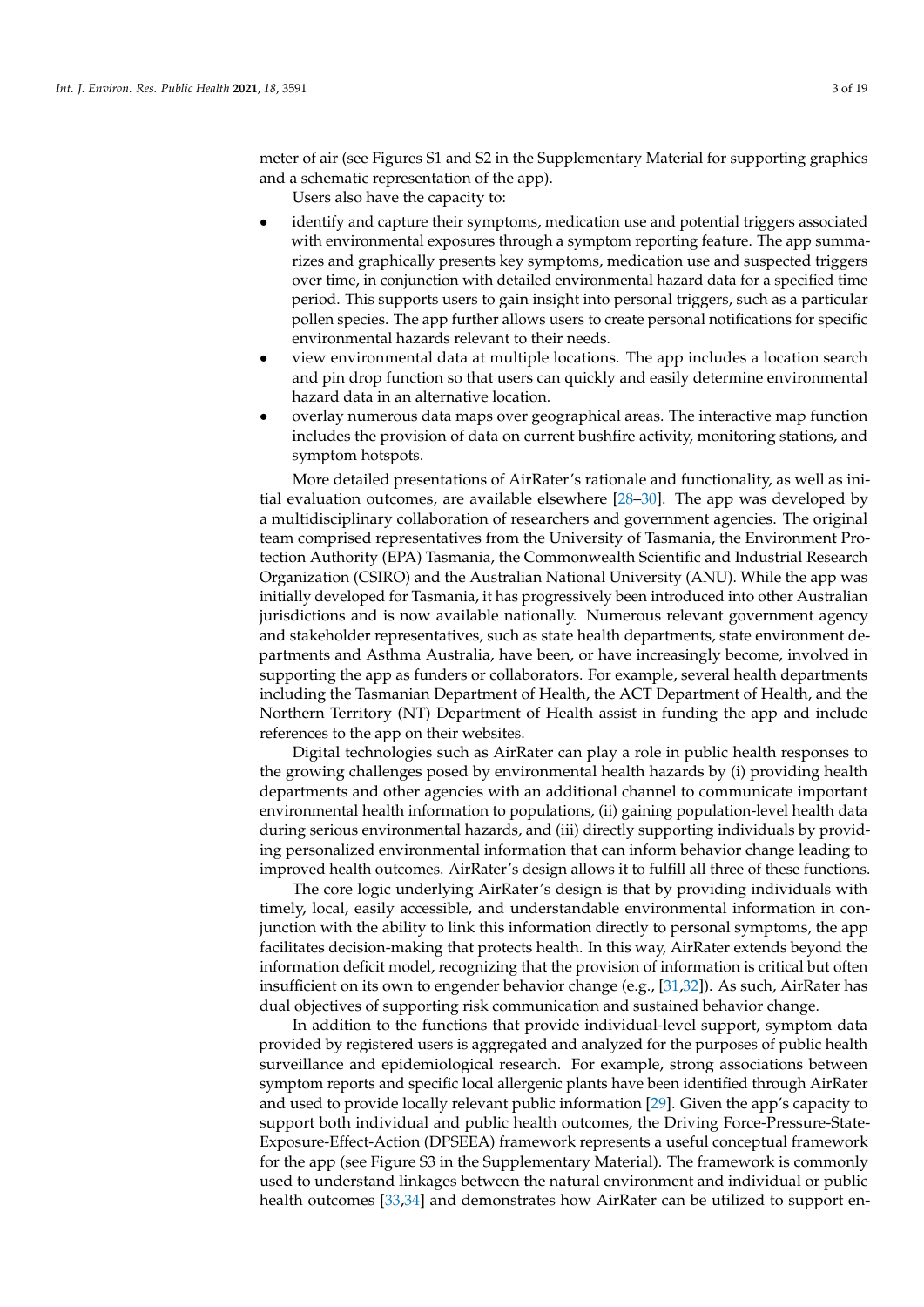vironmental health objectives. Specifically, the DPSEEA framework depicts AirRater's role as an intervention designed to support individuals, the community and government agencies in achieving positive health outcomes in the face of environmental hazards in a changing climate. As an intervention, AirRater has the potential to support individual and population health outcomes at both the Exposure (as a prevention tool) and Effect (as an adaptation tool) stages of the DPSEEA framework.

### *1.2. Evaluation Process*

Evaluation activities are used to establish the interaction between users and an intervention, providing an evidence base for the outcomes and impact of the intervention [\[35\]](#page-17-20). Evaluation of the app has been, and remains, imperative to ensure that it continues to meet its intended objectives as an environmental and public health tool, as well as meeting the needs of its stakeholders. The in-depth evaluation extends on previous user surveys conducted regularly to obtain feedback about functionality, usefulness and behavior change associated with use of the app. They have been conducted in a range of geographic locations and environmental conditions including the extensive and prolonged 2019–2020 bushfire season in Australia when the app uptake experienced considerable growth, with an additional 45,000 users downloading the app [\[28,](#page-17-13)[30\]](#page-17-14). These surveys have consistently indicated the app has been used by individuals to support decision-making that protects health [\[28](#page-17-13)[,30\]](#page-17-14). However, simple quantitative surveys are limited in the depth of information that can be collected and do not offer insights into the complexity of reasons behind the responses. This paper reports an in-depth, predominantly qualitative, evaluation of AirRater, including an investigation of user demographics and motivations of app use in different locations. Utilizing existing behavior change frameworks and models (discussed below) to interpret results, the evaluation contributes to the burgeoning literature on user perspectives of digital health interventions and their effectiveness in supporting users to achieve personal health outcomes.

A key objective of the evaluation was to investigate perceptions of the app's usability and effectiveness to support decisions that protect health across three key stakeholder groups: existing users; relevant government agency and peak body representatives; and healthcare professionals. This paper presents results provided by AirRater users as the first key stakeholder group from which data were collected. The research aims were to:

- (1) explore user perspectives on (a) AirRater's usability as an intervention to help manage environmental health hazards, and (b) the app's effectiveness as a tool to support decision-making and behaviors that protect health when exposed to a range of environmental hazards, such as bushfire smoke and high levels of pollen.
- (2) to interpret the results in the context of two theoretical frameworks relevant to understanding and supporting behavior change—the Behavior Change Wheel (BCW) and the Protective Action Decision Model (PADM).

#### *1.3. Behavior Change Frameworks*

We selected two theoretical frameworks on behavior change to facilitate the theoretical triangulation of our data. The first framework, the BCW, was developed to support the implementation of effective behavior change interventions [\[36\]](#page-17-21). Beyond its rigor and validity, a key rationale for selecting the model was its use in the development and evaluation of numerous public health interventions (e.g., [\[37–](#page-18-0)[39\]](#page-18-1)). The BCW framework guides the development of effective interventions by encouraging implementation scientists to consider the broader context in which an intervention takes place. The central component of the BCW is the COM-B framework, which recognizes that individuals require capability, opportunity and motivation (i.e., COM) in order to achieve behavior change (i.e., B), and that these three essential conditions can interact with one another to impact an individual's ability to achieve that change. The COM-B framework is "encased" by two outer layers. The first outer layer comprises nine intervention functions to assist in the identification of the most effective interventions. The second outer layer comprises seven policy areas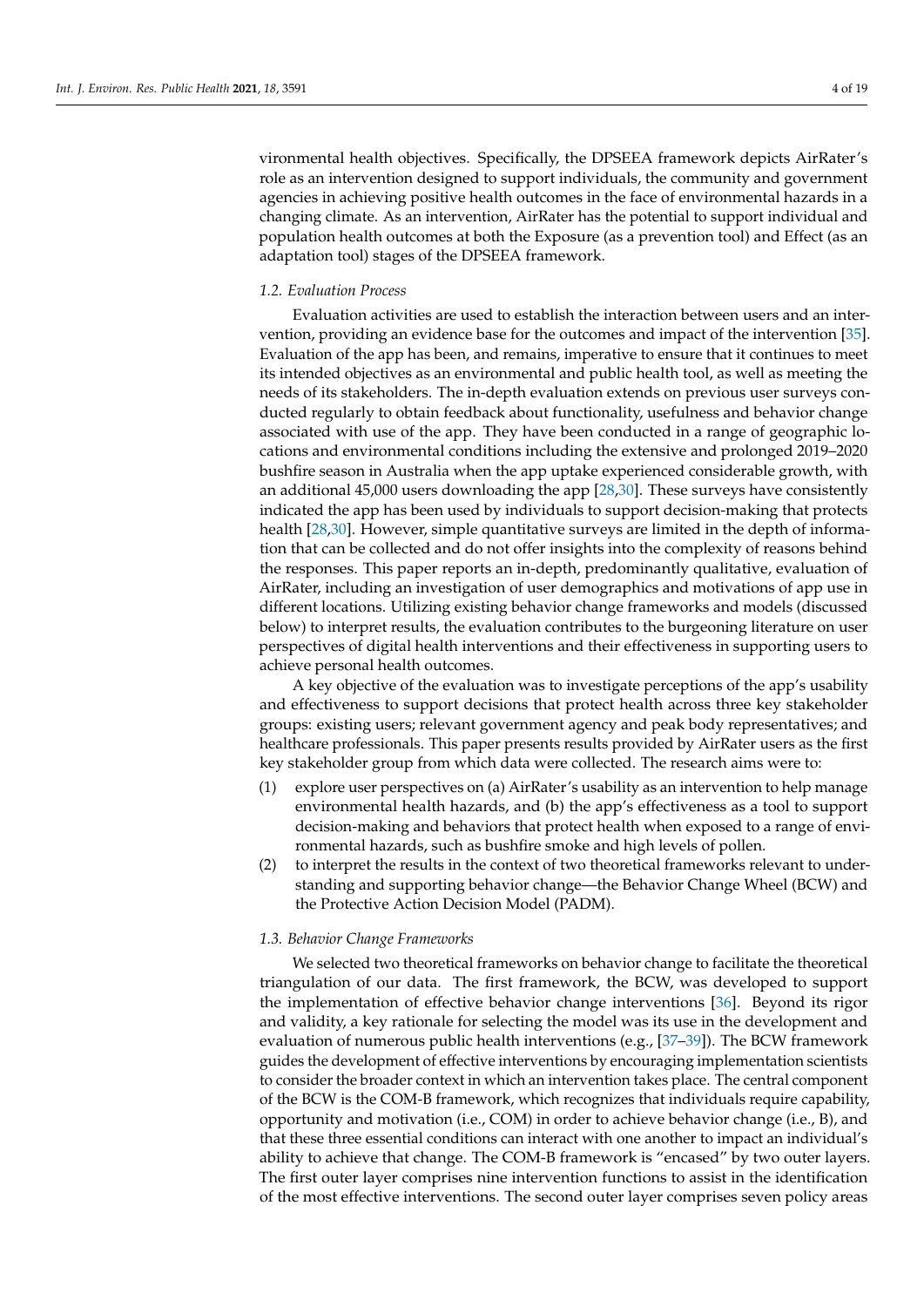to enable the implementation of the most effective interventions. Taken as a whole, the BCW guides the development of effective interventions by encouraging implementation scientists to first consider the behavioral conditions that need to be changed in order for an intervention to be most effective. While the BCW framework was not used during the development of AirRater, we have used the BCW framework to better understand how the app may support behavior change. Applying the framework to AirRater enabled us to characterize the app as a behavior change intervention in its present format and to identify potential enhancements to the app in light of the results.

The PADM provides theoretical insight for understanding individual responses to environmental hazards and disasters [\[40\]](#page-18-2). It is conceptualized as a feedback loop, commencing with cues or warnings (e.g., sights, smells, sounds, observation, information) that prompt pre-decisional processes in individuals. These pre-decisional processes can lead to perceptions in relation to the threat and possible protective action that can be taken. One of three behavioral responses generally ensues: (1) the search for additional information, (2) protective action, or (3) emotion-focused coping. Protective action will be taken based on an individual's identification and assessment of personal risk and a scan of potential protective action options. These options are informed by the broader environmental and social context and are often temporary measures as opposed to permanent ones. The PADM also acknowledges that decision-making timeframes can be drastically shorter given decisions in relation to environmental hazards and disasters are often made following the unexpected onset of an emergency situation. Using the PADM framework supported the interpretation of data, particularly context-specific differences in use of the app in the face of different environmental hazards.

## **2. Methods**

In the pursuit of gaining deeper insights into the personal and unique experiences of users, the epistemological and ontological underpinnings of this research align most closely with constructivist and interpretivist paradigms [\[41\]](#page-18-3). That is, users employ and access apps within broad social, cultural, organization, political, economic and environmental contexts. Accordingly, in an attempt to capture any location- and context-specific differences of app use, a predominantly qualitative approach was employed to collect user data for the evaluation [\[42\]](#page-18-4). A quantitative data collection method—a pre-interview questionnaire—was used to gather relevant demographic data, and a qualitative data collection approach—semistructured interviews—was used to explore perceptions of usability and effectiveness with users. Further details of each component are provided below. To facilitate an independent evaluation of the app, the AirRater team approached a qualitative researcher (AW) not affiliated with any institutions or organizations involved in the design or development of the app to lead the evaluation. A framework and protocol were developed, with feedback provided by a second qualitative researcher who was not affiliated with the research team. The evaluation was approved by the University of Tasmania Health and Human Research Ethics Committee (ID: H0015006).

*AirRater characterization*. Using the BCW framework [\[36\]](#page-17-21), one researcher (AW) initially identified functions contained in the app that may influence behavior change, and policy categories linked to the app that support delivery of AirRater across jurisdictions.

*Participant selection*. We invited participants from three locations in Australia to understand whether location-specific differences and/or other factors influence the use of AirRater as well as personal perceptions regarding its usability and effectiveness:

1. Tasmania, Australia: AirRater has been deployed in Tasmania since 2015, with the Tasmanian Department of Health as a core funder since inception. Tasmania experienced severe bushfire events in 2016 and 2019, with prolonged poor air quality greatly impacting local communities. Tasmania also experiences high rates of allergic rhinitis and other allergies compared to other parts of Australia [\[43\]](#page-18-5).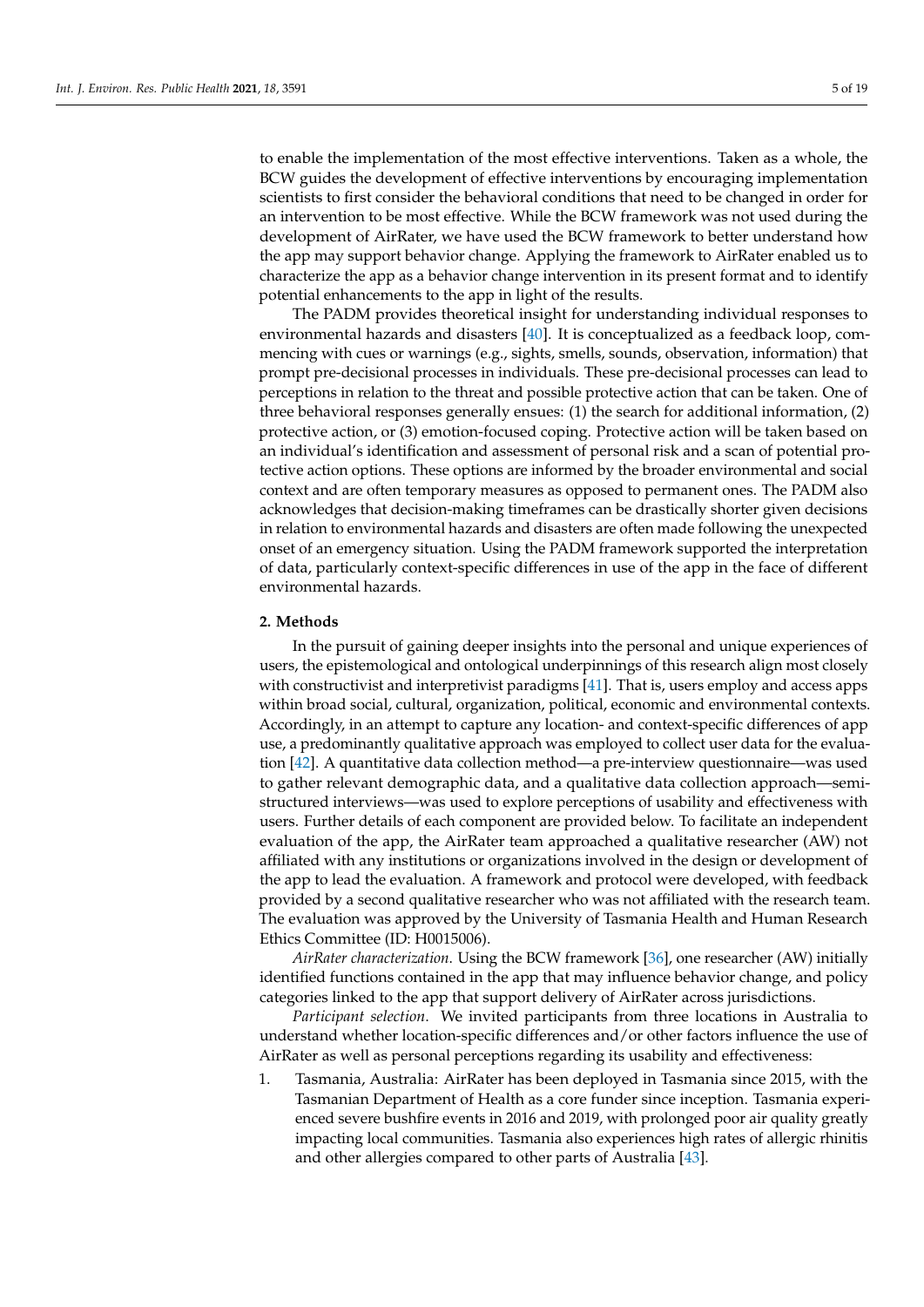- 2. The ACT, Australia: AirRater was first deployed in the ACT in 2017 and ACT Health has been a core funder since then. ACT air quality was significantly impacted by an extensive bushfire event between October 2019 and February 2020; the app's download rate in this location increased rapidly during that period. The ACT also has the highest allergic rhinitis rates in Australia [\[43\]](#page-18-5).
- 3. Port Macquarie, New South Wales, Australia: AirRater was deployed in Port Macquarie in 2019 following a prolonged period of peat fire and bushfire events resulting in poor air quality.

*Participant recruitment*. Users were recruited using a convenience sampling strategy to investigate their perspectives of usability and the effectiveness of AirRater as a health protective intervention. Eligibility criteria stipulated users must be over the age of 18 and live in Tasmania, the ACT or Port Macquarie. Users located in Tasmania, the ACT and New South Wales who registered as AirRater study participants (*n* = 4336) were contacted via email in April 2020. A targeted follow-up email was sent to relevant individuals of this cohort ( $n = 2526$ ) in order to recruit additional participants based in the ACT and Port Macquarie in May 2020. Concurrently, a targeted traditional and social media recruitment strategy was employed in an attempt to recruit additional Port Macquarie users. Additionally, recruitment information was included in an AirRater newsletter sent to subscribers ( $n = 1532$ ) in May 2020. Bearing in mind timing and resource constraints for the evaluation, the protocol and consequent ethics application indicated up to 30 participants would be sought from each location. Ultimately, we recruited 42 participants from Tasmania ( $n = 20$ ), the ACT ( $n = 21$ ), and Port Macquarie ( $n = 1$ ). To maintain participant anonymity, and given both locations experienced an episode of prolonged poor air quality, data captured in Port Macquarie have been aggregated with data captured in the ACT.

*Pre-interview questionnaire*. To acquire basic demographic data, participants were asked to complete an anonymous pre-interview questionnaire (see Table S1 in Supplementary Material) that was delivered via the online platform, SurveyMonkey. Data captured included gender, age range, number of dependents (children < 15 years old), residential location (by postcode), and income level. There were also some general questions about the app, such as primary motivation for downloading and self-perceived regularity of use over time. 38 of the 42 participants completed the pre-interview questionnaire and results were aggregated for descriptive reporting.

*Interview schedule*. An interview schedule was developed to guide conversations [\[44\]](#page-18-6). This involved identifying six overarching themes considered pertinent to explore with participants, informed by the needs of funders and AirRater team members. The overarching themes were: (i) use of AirRater; (ii) features of AirRater; (iii) comprehension of and trust in AirRater; (iv) self-management and AirRater; (v) behavior change and AirRater; and (vi) translational capacity of AirRater (see Table S3 in Supplementary Material).

*Semi-structured interviews*. Semi-structured interviews were carried out in May and June 2020 by one researcher (AW). Written consent was received from each participant to record the interview. All interviews were carried out via phone or virtual communication platform based on a participant's preference. The average length of an interview was 32 min.

*Data analysis*. All interviews were recorded and transcribed verbatim by one researcher (AW) and one administrative AirRater team member. Each transcription was verified for accuracy by one researcher (AW) prior to analysis. The six overarching themes that comprised the interview schedule provided the framework for thematic analysis of the data [\[45\]](#page-18-7), with the six themes used as an initial coding structure that supported the identification of sub-themes as they emerged from the data. All transcripts were imported into the qualitative analysis software, NVivo 12 [\[46\]](#page-18-8). Coding and analysis of the qualitative data were initially undertaken by one researcher (AW). Results were discussed with three other researchers (PJJ, AJW, SLC). Data were triangulated with previous AirRater survey results and through the use of two theoretical frameworks (BCW and PADM).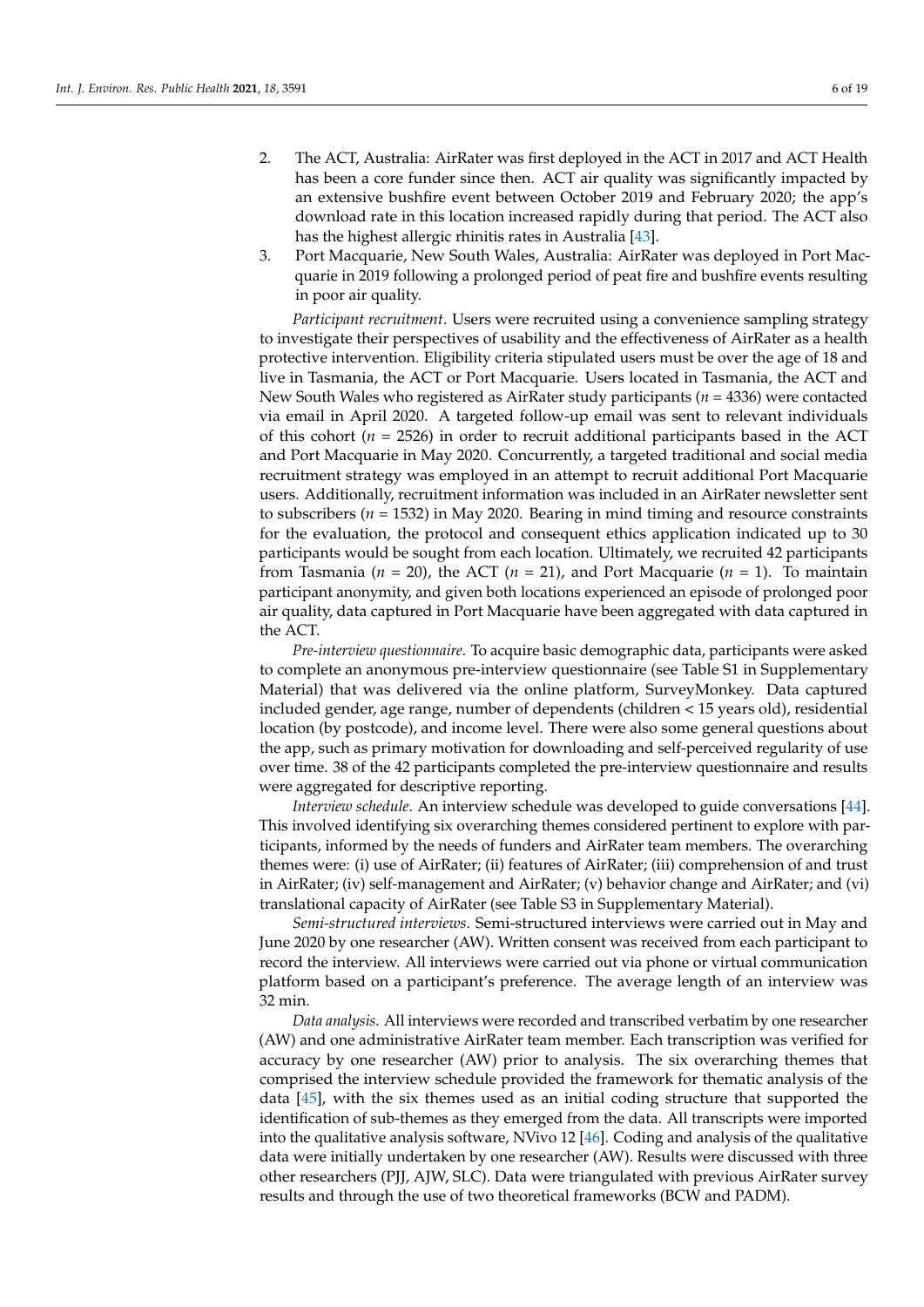# **3. Results**

Results are presented as follows: (i) AirRater characterization, (ii) participant characteristics, (iii) AirRater use, (iv) self-management, (v) behavior change, and (vi) capacity to share information provided by AirRater with others. For an overall summary of the results, see Table [1.](#page-6-0)

|  |  | <b>Table 1.</b> Summary of key results from interviews with AirRater users, stratified by location. |  |  |
|--|--|-----------------------------------------------------------------------------------------------------|--|--|
|--|--|-----------------------------------------------------------------------------------------------------|--|--|

<span id="page-6-0"></span>

| <b>Theme</b>                                 | Tasmania Users ( $n = 20$ )                                                                                                                                                                                                                                                                                                                                 | ACT and Port Macquarie Users $(n = 22)$                                                                                                                                                                                                                                                                                                                                                                          |
|----------------------------------------------|-------------------------------------------------------------------------------------------------------------------------------------------------------------------------------------------------------------------------------------------------------------------------------------------------------------------------------------------------------------|------------------------------------------------------------------------------------------------------------------------------------------------------------------------------------------------------------------------------------------------------------------------------------------------------------------------------------------------------------------------------------------------------------------|
| AirRater use                                 | Downloaded AirRater:<br>Ranged from 3 months to 5 years<br>Motivations for use:<br>When (person caring for) experiencing symptoms<br>Visual prompts, e.g., smoke<br>$\bullet$<br>Symptom reporting prompt<br>$\bullet$                                                                                                                                      | Downloaded AirRater:<br>Since August 2019<br>Motivations for use:<br>When experiencing symptoms<br>Visual prompts, e.g., smoke<br>$\bullet$<br>Symptom reporting prompt<br>$\bullet$<br>To prevent experiencing symptoms/for safety<br>$\bullet$                                                                                                                                                                 |
| Self-management                              | No medication use/app does not assist with<br>$\bullet$<br>medication use<br>Initiated/supported medication usage<br>$\bullet$<br>Carrying medication when travelling/outdoors<br>$\bullet$                                                                                                                                                                 | No medication use/app does not assist with<br>٠<br>medication use<br>Initiated/supported medication usage<br>٠                                                                                                                                                                                                                                                                                                   |
| Behavior change                              | Safe to go outside or stay inside<br>Close windows<br>$\bullet$<br>Washing inside<br>Air con use<br>$\bullet$<br>Avoid particular locations where there are triggers<br>٠<br>No behavior change<br>$\bullet$<br>Whether to exercise/play sport/garden<br>$\bullet$<br>Continue exercising<br>$\bullet$<br>Someone else mows lawns<br>Change work plans      | Safe to go outside or stay inside<br>Close/seal windows<br>$\bullet$<br>Washing inside<br>٠<br>Air con use<br>$\bullet$<br>Avoid particular locations where there are triggers<br>٠<br>No behavior change<br>$\bullet$<br>Use P <sub>2</sub> mask<br>$\bullet$<br>Whether to exercise/ play sport/volunteer/garden<br>٠<br>Relocation during bushfire<br>٠<br>Cleaning air con filters<br>٠<br>Working from home |
| Capacity to share<br>information with others | Discussed with/recommended to family<br>$\bullet$<br>Discussed with/recommended to friends<br>$\bullet$<br>Discussed with/recommended to colleagues<br>$\bullet$<br>Discussed with/recommended to clients/students<br>$\bullet$<br>Did not discuss with doctor<br>$\bullet$<br>Discussed with healthcare professional<br>$\bullet$<br>Recommended by doctor | Discussed with/recommended to family<br>$\bullet$<br>Discussed with/recommended to friends<br>$\bullet$<br>Discussed with/recommended to colleagues<br>٠<br>Discussed with/recommended to clients/students<br>$\bullet$<br>Did not discuss with doctor<br>٠<br>Discussed with healthcare professional<br>٠<br>Recommended by doctor                                                                              |

# *3.1. AirRater Characterization*

We used the BCW framework to better understand how the app may support behavior change. In applying the framework, we identified that the app currently utilizes four interventions to support behavior change:

- (i) Education (through in-app links to further information on the AirRater website);
- (ii) Persuasion (through the color-coded rating system);
- (iii) Environmental restructuring (through notifications and alerts); and
- (iv) Enablement (through the symptom and environmental hazard summary feature) (see Table S3 in Supplementary Material; refer to Table S4 in Supplementary Material for relevant definitions).

Using the BCW framework, we also determined that population health data collected by AirRater informs a number of policy categories for government health and environment agencies involved in the collaboration. Specifically, AirRater data informs the development and implementation of:

- (i) Comms/marketing (through media campaigns);
- (ii) Guidelines and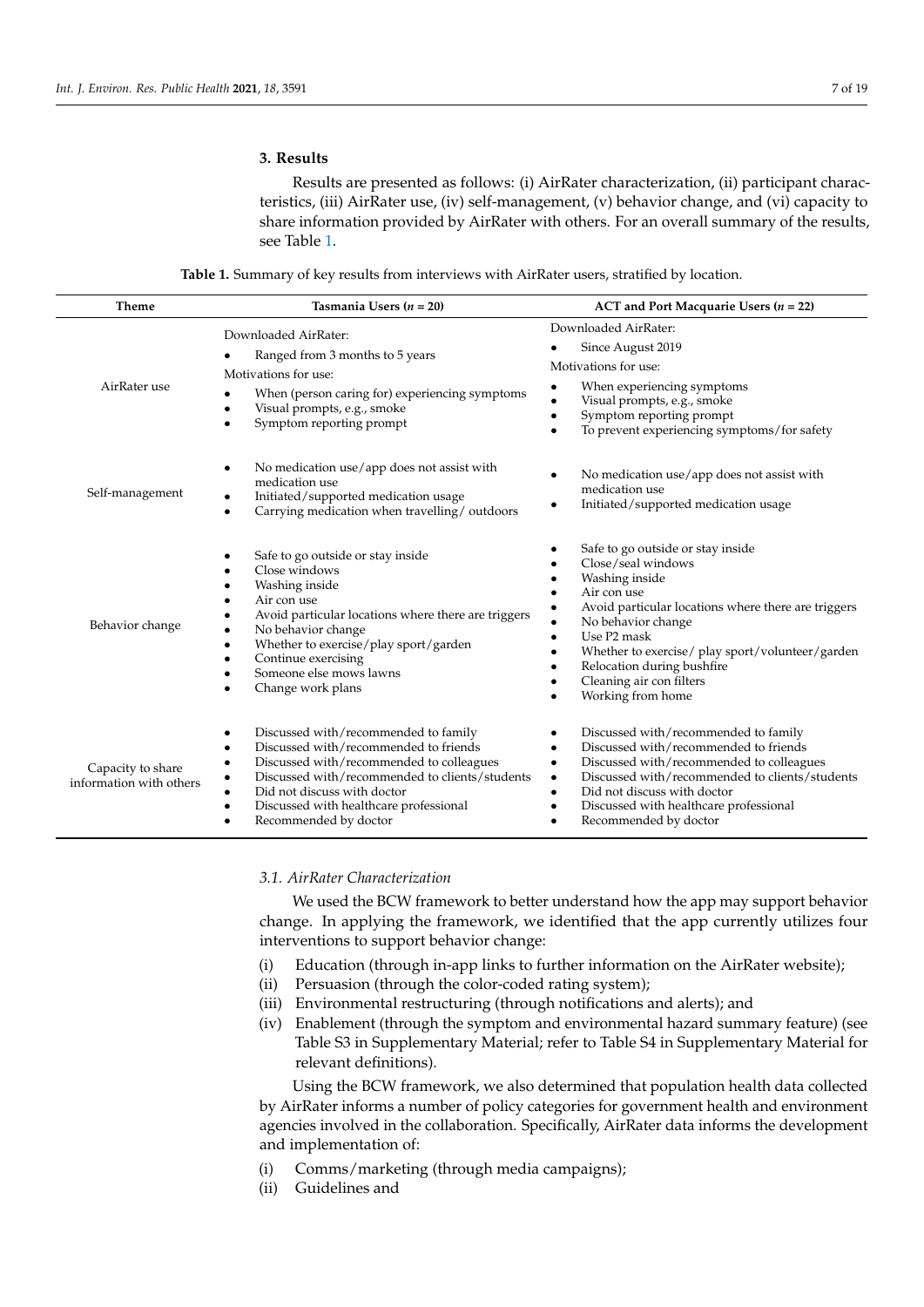- (iii) Regulation (included in guidance to the public provided by health agencies); and
- (iv) Environmental/social planning (informing the creation of shelters and decisionmaking around the monitoring network) (see Table S3 in Supplementary Material; refer to Table S4 in Supplementary Material for relevant definitions).

# *3.2. Participant Characteristics*

In total, 38 of the 42 participants completed the pre-interview questionnaire (see Table S5 in Supplementary Material for a summary of responses). Over half (*n* = 21) began using AirRater in the past year. The majority of participants (*n* = 30) identified as female. Age range distribution of participants was roughly equal across most decadal age ranges, with slightly lower representation in the 21–30 and 41–50 age range brackets. Over half of the participants ( $n = 24$ ) indicated they experience allergic rhinitis, with some  $(n = 17)$  indicating they experience asthma. Two users indicated they live with diabetes and three users indicated they have a heart condition. Approximately a third of users (*n* = 12) indicated they experience other conditions, including allergies and anaphylaxis to foods and other products, rheumatoid arthritis, auto-immune disease, chronic renal disease and hypertension. A majority of participants  $(n = 33)$  reported having no children under the age of 15 years old. Personal income distribution varied between participants, with approximately one quarter of users  $(n = 11)$  reporting a personal annual income bracket of less than AUD\$41,599.

# *3.3. AirRater Use*

Participants were asked when they downloaded the app and why. They were also asked how they found out about the app, whether there were any regular patterns of use, their motivations and prompts to use the app, and whether their use had changed over time. Many participants indicated their experience with a particular health condition, such as allergic rhinitis or asthma prompted their decision to download the app. For other users, curiosity or a desire to contribute to research was the primary motivation:

'I don't really have particular symptoms . . . I'm interested in science so it appealed to me, and the fact that we live in [location] and I knew that there were air quality issues in [location], so those things all added up probably.' (ID\_27, TAS)

After downloading the app, participants identified numerous prompts and motivations for checking the app. Environmental visuals regularly motivated a small number of users to check the app, while the symptom reporting push notification functionality of the app acted as a prompt for others. Many participants indicated that experiencing symptoms acted as a prompt:

'I think sometimes I would check the app if I thought my symptoms were getting worse just to check if there was a reason for that, or conversely if they were getting better, so I guess my symptoms were something of a trigger.' (ID\_10, ACT)

A number of participants discussed how they would use the app to validate or verify physical responses to environmental hazards:

'I'd feel bad and I'd think, what's the air quality today, and then I'd check, and you know, nine times out of 10 the air quality would be bad and that'd make me feel better because I'd think, oh I'm not getting sick, it's just that it's bad air quality, I've got a bit of asthma.' (ID\_6, TAS)

A few participants indicated that they proactively used the app to monitor air quality or pollen levels in locations to which they were travelling, or to monitor locations where family members were based:

' . . . I could . . . monitor not just how we were going, but them [family], and use AirRater to determine whether they were likely to be having a good day or bad day and whether to give them a call or, you know, if they would be OK today.' (ID\_10, ACT)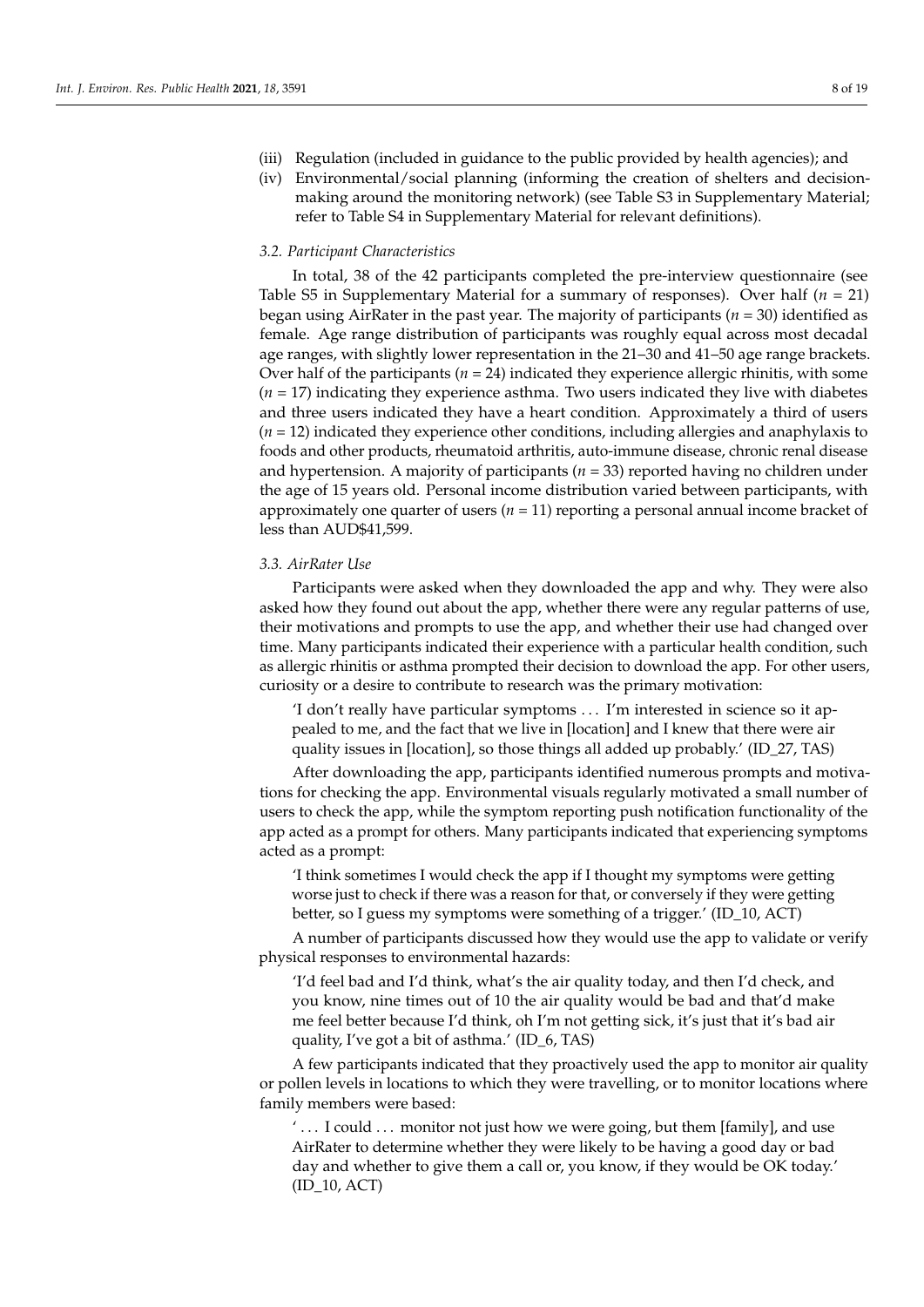Many users indicated that the app was useful, straightforward and user-friendly. Some participants indicated that the app not only provided them with the information they needed to implement behaviors that protect health, but also enabled them to easily communicate information to others, including family and community members:

' . . . I don't want to trivialize the amount of work that must go into keeping it going, but from a user's perspective, it's got a simple function, and it's simple to use, and it reports simple information . . . and that's probably one of its biggest strengths. I can get the information I need quickly, without having to really do anything.' (ID\_30, TAS)

' . . . the other thing that I found really useful with it was because other people don't have the same reactions to smoke . . . I was able to give them a visual. I was able to turn the phone around and say, look, this is the level at which it is in this current location.' (ID\_34, ACT)

Numerous users who downloaded the app in the ACT during the prolonged smoke event between October 2019 and February 2020 indicated that using the app during that period led to both physical and psychological benefits:

'it has both a  $\dots$  direct biological health impact for me  $\dots$  but it also has this psychological soothing aspect, side-effect . . . that I personally found extraordinarily beneficial, and that I think other people will, given the uncertainty of the sort of world that we're living in.' (ID\_14, ACT)

' . . . I found having the app, for me having more information is calming. It, you know, helps, with the anxiety, so for me, having that, instant feedback of this is what it's been like and the reading is no more than an hour old is really useful.' (ID\_34, ACT)

# *3.4. Self-Management*

Participants were asked whether the app provided them with information to assist in self-management of any symptoms, specifically with the use of medication. Participants provided varied responses in relation to the app's capacity to support them with selfmanagement. A number of users indicated the app assisted them to self-manage in relation to medication use:

 $' \ldots$  I'd look at the app and be like, oh I actually haven't taken Ventolin today  $\ldots$ So it became a ritual for me . . . while I was really symptomatic . . . it helped me form a schedule . . . of using my medication.' (ID\_14, ACT)

'I think because it prompted me to put my symptoms in, I actually was a bit more aware about what was happening, whereas if I hadn't been doing that, it might have taken me a bit longer to go, I need to increase my preventers, just because life's busy and you're not thinking about that.' (ID\_31, ACT)

A small number of users indicated that using the app would remind them to carry medication with them:

' . . . if I was going into campus and it said that there were high levels . . . then I would perhaps think about using, taking medications with me so I can use them during the day and things like that.' (ID\_28, TAS)

A number of users also indicated that through using the app, they came to know their own personal exposure thresholds:

' . . . it's led me to understand a lot about myself and the symptoms that I have. I really hadn't realized that I had . . . such bad allergies and hay fever problems.' (ID\_3, TAS)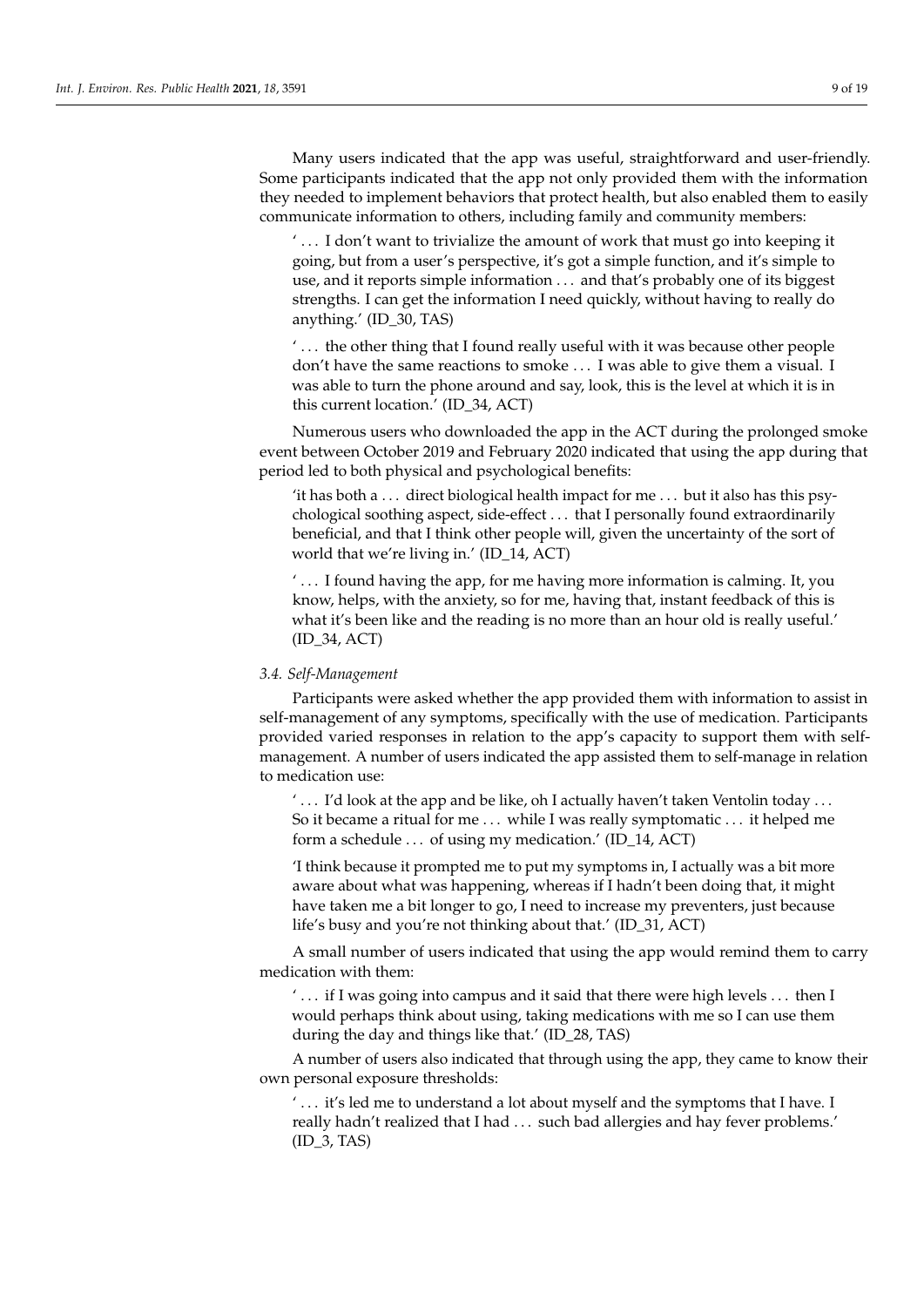$' \dots$  given our experience with the smoke, that overnight usually it came in  $\dots$ when the wind dropped, and you'd wake up in the morning and you couldn't see a foot in front of yourself . . . understanding that that was occurring, helped me to actually manage the way I took my medication . . . ' (ID\_37, ACT)

Half of the users, however, indicated that the app did not directly support them in selfmanagement, as their use of medication was dictated by the symptoms they experienced or they used preventive medication to avoid symptoms in the first place. In particular, users who had chronic conditions or well-established management plans indicated that the app didn't support their routine self-management:

'No, my symptom management is . . . medication driven and experience driven . . . if I get up and I'm sneezing and streaming . . . I don't need the app, I take an antihistamine. And I'm on medication for the asthma . . . the app's not relevant in that respect.' (ID\_29, TAS)

 $' \ldots$  as soon as  $\ldots$  the pollen season  $\ldots$  is coming up, I'll try to be taking them [medication] before . . . I'm exposed to the pollen . . . I find they're just not effective otherwise.' (ID\_41, ACT)

# *3.5. Behavior Change*

Participants were asked whether AirRater provided them with information to assist in decision-making for their day. A majority of participants indicated that information provided by AirRater had the potential to influence their behavior, with participants demonstrating both proactive and reactive behavior change:

 $' \ldots$  if the particulate rating was high  $\ldots$  we definitely changed our plans according to that information. So, we would not go to the shops or not go out for a walk or . . . advise our kids to make sure that they knew that . . . it was pretty bad out there.' (ID\_10, ACT)

 $' \dots$  one of my colleagues  $\dots$  suffers quite badly from hay fever  $\dots$  he uses it to check what's going on when he feels symptoms, whereas I use it to prevent symptoms . . . the pin drop is very useful for me because it allows me to point it to where I'm going, not where I am, to work out what might need to happen . . . ' (ID\_30, TAS)

' . . . when I saw that the air quality was pretty good, I just carried on walking ... it's a sort of security blanket ... it just reassures you that you can keep on chugging along.' (ID\_18, TAS)

'I . . . put in three locations that I use all the time . . . one's the Australian National Botanic Gardens where I'm a volunteer guide, and particularly during the bushfire it was important for me to know what was happening over there, because if . . . it was bad I wasn't going to go and volunteer basically.' (ID\_4, ACT)

One participant indicated that they thought the app assisted individuals in making decisions more quickly during a stressful or uncertain situation:

' . . . 1994 I think, when we were living in Sydney the bushfires just stopped at our doorstep . . . we had to make a decision whether to stay or to leave . . . it was very hard to make that decision . . . and ultimately . . . we did leave . . . because of my asthma . . . if I'd have had that app at that point in time, we'd have made that decision earlier ... .this is the most important aspect of this app ... it will actually help people make decisions to stay or to go, and make them earlier and more intelligent and sensible . . . ' (ID\_18, TAS)

A number of participants indicated that they would not change their behavior as a result of the information the app provided: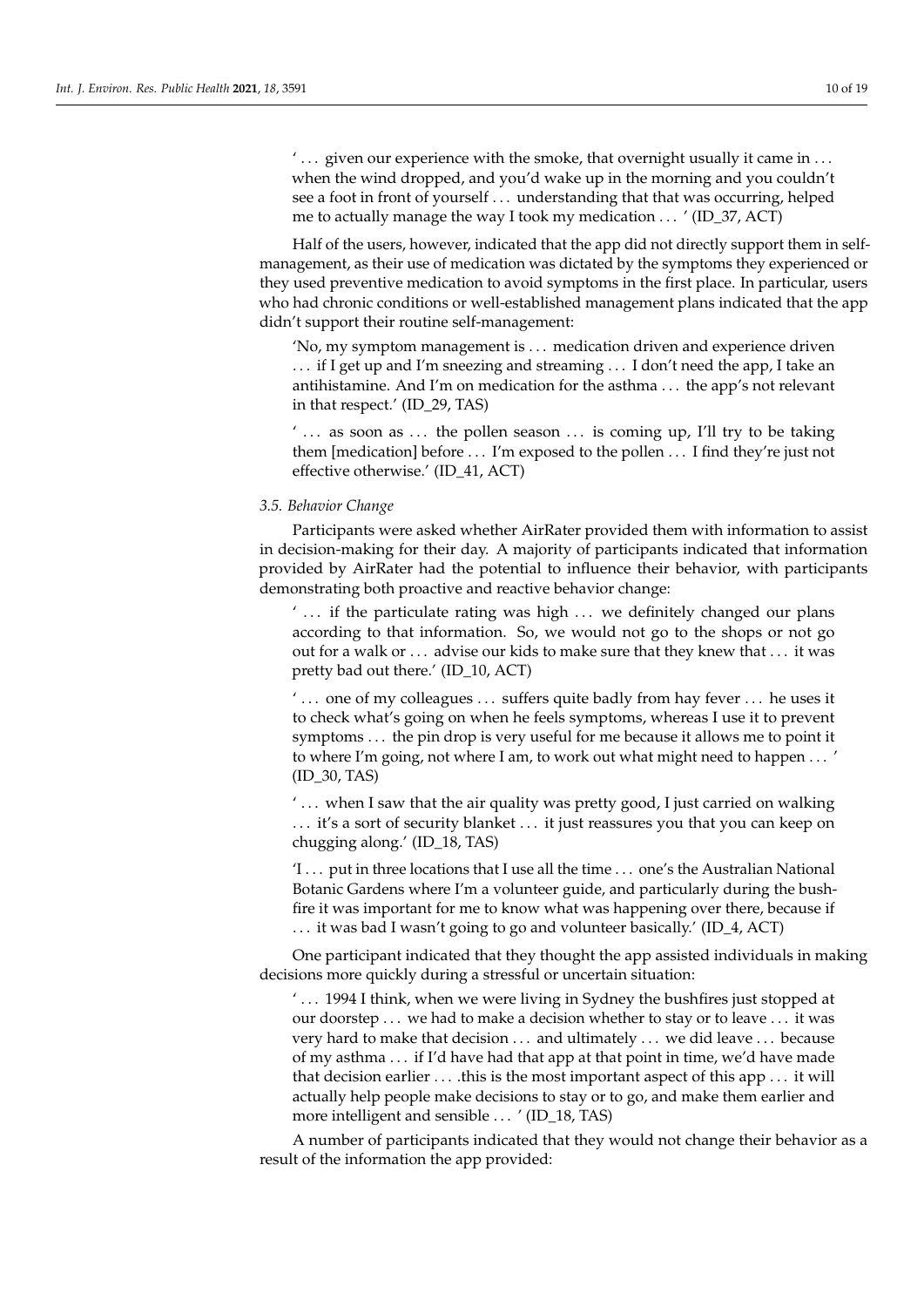'... the fact that I usually work on campus, so it's not like I have a choice, yeah, and I usually prefer seeing people face to face anyway. So, even if I have the choice to work from home, I'd prefer not to . . . ' (ID\_2, TAS)

 $' \dots$  my day has got to be the way it is. If I have to go out, I have to go out  $\dots$ when I have to go out, that's it, it doesn't matter what the conditions are like and I've done some driving . . . in conditions that made my hair turn white, but I still had to do it.' (ID\_29, TAS)

'Not really, you know, just life, get on with it . . . we might have dried our clothes indoors rather than outdoors . . . that was about it.' (ID\_5, ACT)

'I was at the point where I was thinking that I need to get out of Canberra, it was that bad. But then once you start looking what was happening elsewhere, I didn't quite know where I was going anyway, and I was physically not able.' (ID\_37, ACT)

Other participants indicated they could not change their behavior, but would modify it where possible to minimize potential health risks

'The other thing is that I tended to ride to work, it's not far, it's only 5k [kilometers] ride, pretty flat, but I would wear a mask to and from work . . . so I would certainly check before I got on my bike, but realistically I'm getting on my bike and it's going to be bad.' (ID\_36, ACT)

' ... I'd be more careful about exercising outside, I ride a bicycle in and out of work, so I might be more careful about riding a bit slowly, and not pushing myself too hard . . . if I was going to go for a walk or something at lunchtime and the air quality was bad, I might rethink that.' (ID\_6, TAS)

Some participants based in the ACT indicated that beyond the individual level, the app supported decision-making at an institutional and operational level:

' ... that first Saturday we turned up at cricket and we're going, you know, they said, you know, the game can proceed if the number is less than whatever the number was, how do we do that? I ... pulled my phone out ... pulled up AirRater and went, there's the answer.' (ID\_5, ACT)

 $' \ldots$  we've got a number of sites in the department I work for  $\ldots$  and we had varying . . . air quality across our different campuses, so . . . it was good for me to have that just in my pocket so I could look at it and work out if we were going to have an issue with one of our campuses or not.' (ID\_42, ACT)

Further, users in ACT indicated a variety of ways AirRater was used to support behavior change during the bushfire smoke event. Examples ranged from making behavior changes around the home, to exercising, to informing decisions to relocate in the face of increased risk of health complications:

 $' \dots$  it also helped us  $\dots$  realize how much we needed to  $\dots$  make sure that the house was smoke-proof . . . it wasn't just a matter of staying inside, it was actually a matter of making the inside space better.' (ID\_34, ACT)

'The other thing that was really helpful for me . . . is that I have evaporative cooling. . . . But the problem with evaporative is that you have to have the windows open . . . it really helped me . . . to know when not to put my evaporative cooler on . . . it was really valuable.' (ID\_42, ACT)

 $\dotsc$  before breakfast I always go for  $\dotsc$  a walk  $\dotsc$  and it was important for me to know if it was safe for me to do that or whether I was going to have to go to the gym and do it on a treadmill  $\ldots$  ' (ID\_4, ACT)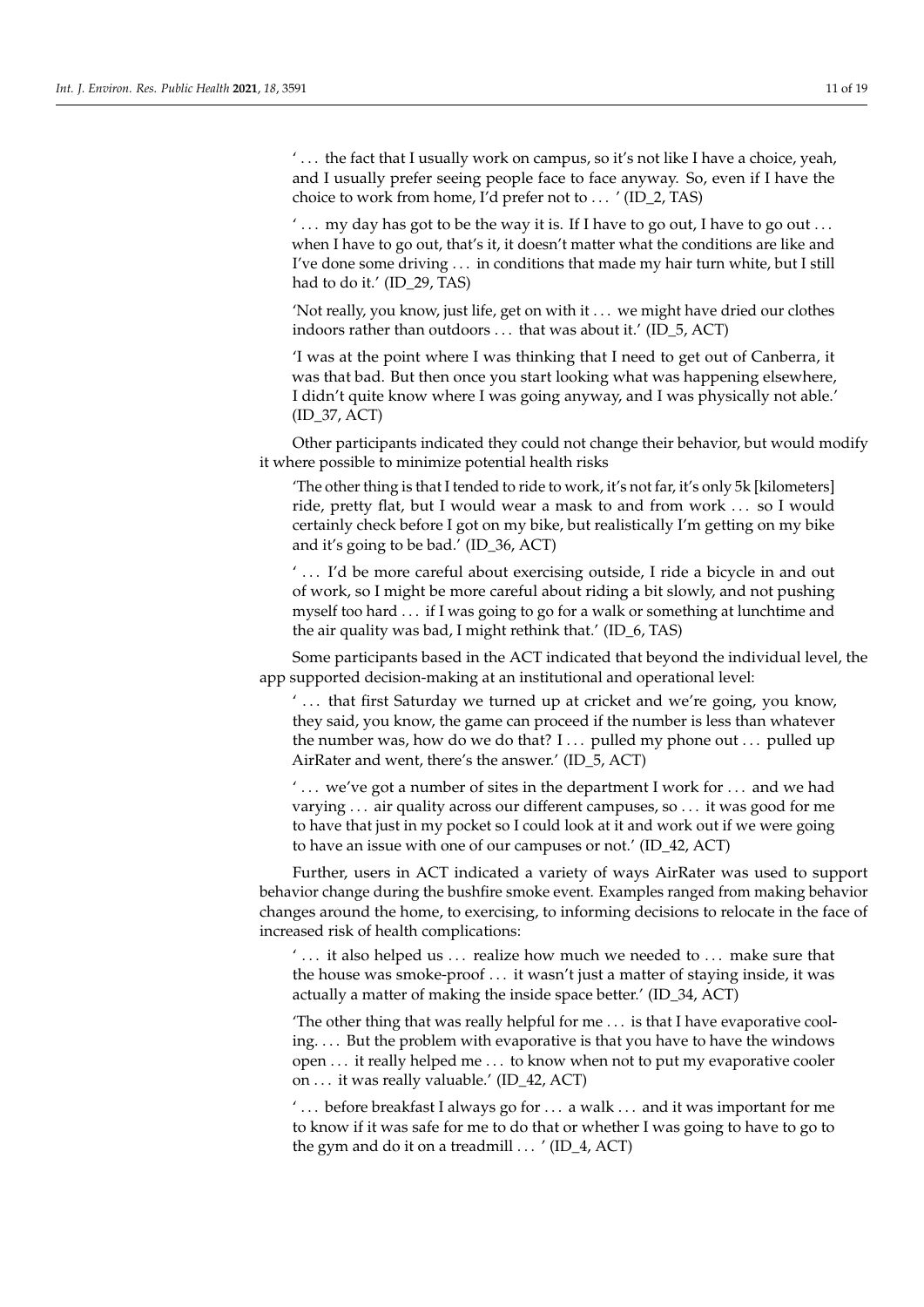'I was using it as a method . . . to try and encourage them to get out of their house ... because the smoke was getting so bad ... I was sending screenshots of the app to my Dad . . . I annoyed them enough into coming and it was good for them as well, because my Mum also has lung issues . . . ' (ID\_14, ACT)

# *3.6. Capacity to Share Information Provided by AirRater with Others*

Participants were asked whether they had discussed AirRater with two groups: (1) family, friends and/or colleagues; and (2) healthcare professionals. Participants were also asked their perspective on the ability of AirRater in its current form to support individual health, particularly at the patient-doctor interface. A majority of participants indicated that they had spoken with family, friends and/or colleagues about the app since downloading and using it, particularly those suffering from a respiratory condition or symptoms:

' . . . I recommended it to everyone. You need this, now.' (ID\_34, ACT)

'We encouraged our students to use it so they could keep track of what they were experiencing. And I think they also found that really sort of rewarding because ... it was such a ... traumatizing time ... ' (ID\_14, ACT)

'Ah yes, any of my friends, I'm of a certain demographic, I'm 65, so a lot of my friends are starting to have lung problems...' (ID\_24, TAS)

Approximately one quarter of participants indicated that they had spoken with their doctor about AirRater:

' . . . I've mentioned AirRater to my doctor and that I use it, and that's part of my asthma plan.' (ID\_24, TAS)

 $\dotsc$  I went to the doctor last December  $\dotsc$  I just said, look I'm not controlling  $\dotsc$ my coughing . . . and I said, on this app it says . . . and she went, what app? And I said, oh it's an app the ACT government is doing in conjunction with Tasmania and they've bought it so Canberrans can use it. Anyway, the doctor downloaded it then and there...' (ID\_38, ACT)

One participant with a medical background expressed their views on the app's capacity to support public health:

'I think because it gives you good outcomes, and everybody who actually uses it ... properly can actually see that ... it's working very well ... all we're doing is we're trying bit by bit, by word of mouth, to increase the cohort of people who have an engagement with it, cos it is useful but you have to put the effort into it.' (ID\_3, TAS)

Several participants noted that heightened healthcare awareness of the app would be beneficial:

'I think that more medical professionals should be made aware of the AirRater app. The doctors, I go to a practice with several doctors, and sometimes you just get who's there, none of them were aware of it . . . They thought it was a great idea, but they weren't aware of it.' (ID\_24, TAS)

## **4. Discussion**

Here, we contextualize our results using the BCW and PADM frameworks, along with the existing literature, including previous AirRater user survey results. We then discuss limitations associated with the user evaluation. Next, we consider future opportunities for AirRater as well as the implications of our results for future research. We conclude with some remarks on the utility of the frameworks used to aid in the interpretation of our results.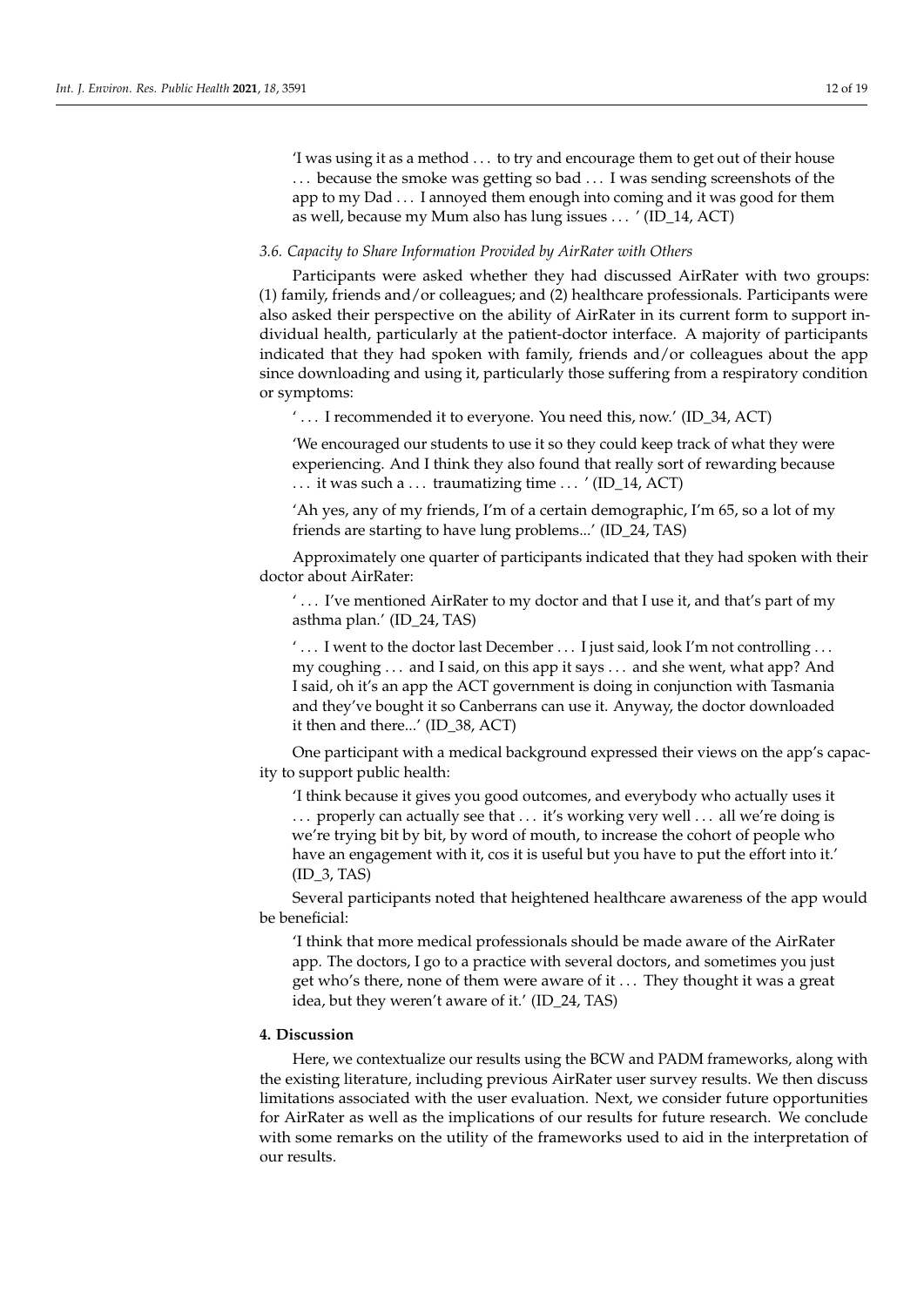## *4.1. AirRater in the Context of Existing Frameworks and Literature*

Overall, our results from participating users indicated that the app has the capacity to support decision-making that protects health. Characterizing AirRater using the BCW framework elucidated that AirRater employs four interventions that engage five of the six conditions Michie et al. consider essential for behavior change (all except automatic motivation; see Table S3 in Supplementary Material) [\[36\]](#page-17-21). Through its design, the app endeavors to support behavior change by increasing knowledge and understanding of environmental hazards through communicating information using words and colors to elicit a response and/or action (persuasion); changing the social context by enabling engagement with environmental hazards through various traditional and online media, including Facebook and Twitter (environmental restructuring); and increasing users' capacity to implement behaviors that protect health by supporting users to understand their own personal exposure thresholds (enablement). At the policy level, population health data collected via the app are utilized by AirRater collaborators with policy-making capacity, predominantly at the subnational level. Collaborators use data provided by AirRater to inform the development and implementation of air quality standards, guidelines and regulations; the promotion of AirRater on their website (comms/marketing); as well as the creation of shelters and decision-making around the monitoring network (environmental/social planning).

Beyond validating the utility of the app, it is useful to consider how results from the user evaluation compare with conclusions drawn in the existing literature. Our results show that the majority of participants live with at least one pre-existing condition and use the app to implement behaviors to protect health. This finding is congruent with the conclusions of both previous AirRater user surveys [\[28](#page-17-13)[,30\]](#page-17-14) and other studies. For example, in their exploratory study of health protective behavior in 842 participants, Harris and Guten (1979) found that those who identified as being in poor health were more likely to avoid pollution than those who identified as being in moderate health or good health [\[47\]](#page-18-9). This has been confirmed more recently in a systematic review of adherence to air quality information. D'Antoni et al. (2017) identified numerous studies that concluded individuals with a pre-existing health condition demonstrated significantly higher rates of adherence to air quality-related health advice compared with healthy participants [\[48\]](#page-18-10). We also found just under half of participants were prompted to use the app following the experience of personal symptoms, with smaller numbers prompted by reminders and environmental visuals. These results align with findings in the existing literature on responses to environmental hazards. Results from a study of citizens in Birmingham, United Kingdom (UK) found that personal health impacts and sensory cues were avenues for raising awareness of air pollution [\[24\]](#page-17-22). Further, D'Antoni et al.'s (2017) review found that the experience of personal symptoms was a common predictor of behavior change to protect health. Our results add to the existing literature on the role that digital health interventions can play in supporting vulnerable population groups to manage their health.

Results relating to the app's capacity to assist users with self-management, specifically with their use of medication, were mixed. Just under half of participants reported the app assisted them with medication use. The app also provided a number of participants with greater awareness about the impacts of exposure to an environmental hazard on their individual health outcomes. Just over half of participants do not use the app to support their medication use, instead relying on the experience of symptoms to prompt medication use and management or taking medication to avoid experiencing symptoms. Results relating to behavior change demonstrate that certain barriers challenge sustained behavior change that protects individuals from exposure to environmental hazards. Participants indicated these were often driven by practical considerations, such as work commitments. Haddad and de Nazelle (2018) found similar results in their study on the influence of smartphone technology on travel behavior change, with time and practical considerations influencing the capacity for participants to choose health protective travel routes [\[49\]](#page-18-11).

The evaluation results complement and extend findings in earlier AirRater user surveys [\[28,](#page-17-13)[30\]](#page-17-14). There was congruence between previous survey data and our evaluation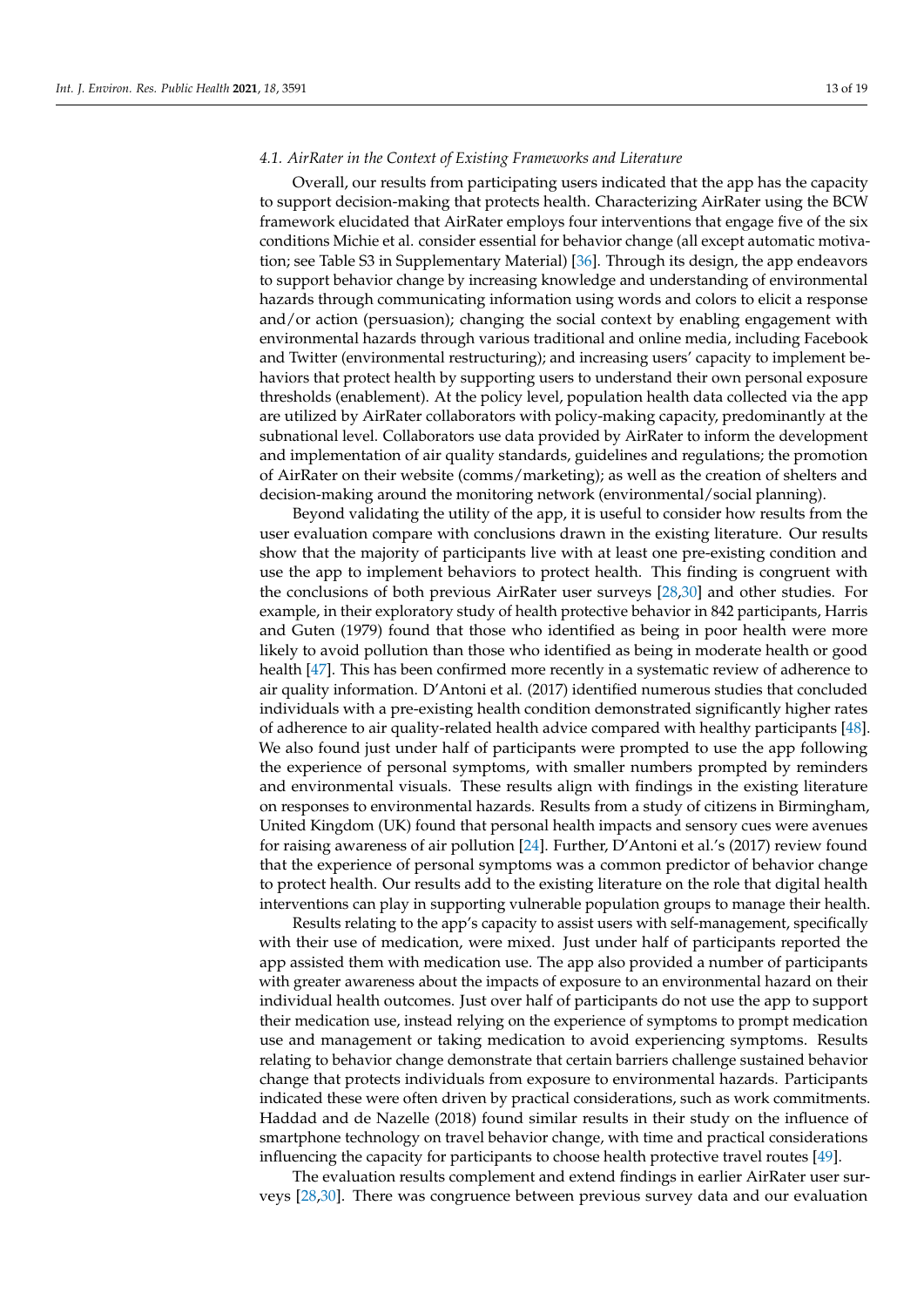data on perceptions of AirRater as a useful, easy to navigate and user-friendly app that enabled respondents and participants to make decisions and change their behavior in the face of environmental hazards. Similarly, as previously reported in user surveys, a majority of evaluation participants use the app personally, as opposed to someone they care for. The evaluation extends our understanding of how AirRater is used by providing further insights into motivations for use, including initial motivations for downloading the app as well as symptom and environmental prompts for app use over time. The evaluation also provided greater insights into the varying ways and extent to which participants used the app to support self-management through medication use and shared information from the app with others.

Moreover, the evaluation results facilitated comparison of app use in different locations and under different environmental conditions. ACT participants, who were impacted by the 2019–20 bushfire smoke event, provided a number of distinct responses compared with their Tasmanian counterparts. For example, while both Tasmanian and ACT users acknowledged the app verified and validated their physical symptoms, ACT users asserted that the app provided psychological benefits in the face of a natural disaster. ACT users also discussed using the app beyond the individual level to support decision-making at an institutional or operational level during the bushfire smoke event.

Results from participants who were based in the ACT during the bushfire smoke event align particularly well with the theoretical tenets of PADM [\[40\]](#page-18-2). Most users in the ACT downloaded the app following the arrival of bushfire smoke (an environmental hazard cue) and were motivated to use the app to prevent experiencing symptoms (physical cue) or for safety (protective action). Specifically, ACT users most commonly utilized the app to inform their decision making around whether it was safe to go outside or whether to stay inside. Finally, a number of ACT users articulated using the app to facilitate emotionfocused coping as a behavioral response to the bushfire smoke, acknowledging that app use provided a psychological benefit at a particularly stressful time.

#### *4.2. Limitations*

It is important to note limitations of the study design. Firstly, we acknowledge that the findings of this small qualitative study are not generalizable to the wider population in a quantitative way. We note that rigor in qualitative research does not depend on the number of participants [\[50\]](#page-18-12). This is because the primary purpose of such research is to gain in-depth understandings of the breadth of experiences of participants, rather than the collection of representative population data. Our results added considerable depth to the findings from previous quantitative participant surveys and have provided new insights into motivations for behavior change, which will be used to improve the app to further support decision making to protect health in the face of changing environmental conditions. Secondly, limitations in relation to data analysis need to be acknowledged. Given the research team's desire for an independent evaluation, one researcher (AW) who was not affiliated with the design and development of the app was responsible for data collection and analysis. While efforts were pursued to limit the potential for researcher bias and/or error through the development of a comprehensive study framework and protocol, this limitation should be kept in mind when considering the results presented above.

A number of additional limitations should be acknowledged in relation to the evaluation itself. Firstly, several avenues were pursued to specifically recruit users from Port Macquarie, including recruitment emails to users, social media posts and a local radio interview. Despite these attempts, only one participant was successfully recruited for Port Macquarie. Acquiring additional perspectives from Port Macquarie users would have enabled a more meaningful comparison of perceptions of app usability and effectiveness for bushfire smoke as an environmental hazard across two different locations (the ACT and Port Macquarie). Secondly, for the small number of users who had downloaded the app in the three months prior to interview, mobility restrictions associated with COVID-19 impacted their ability to speak to certain features and functionalities, such as the utility of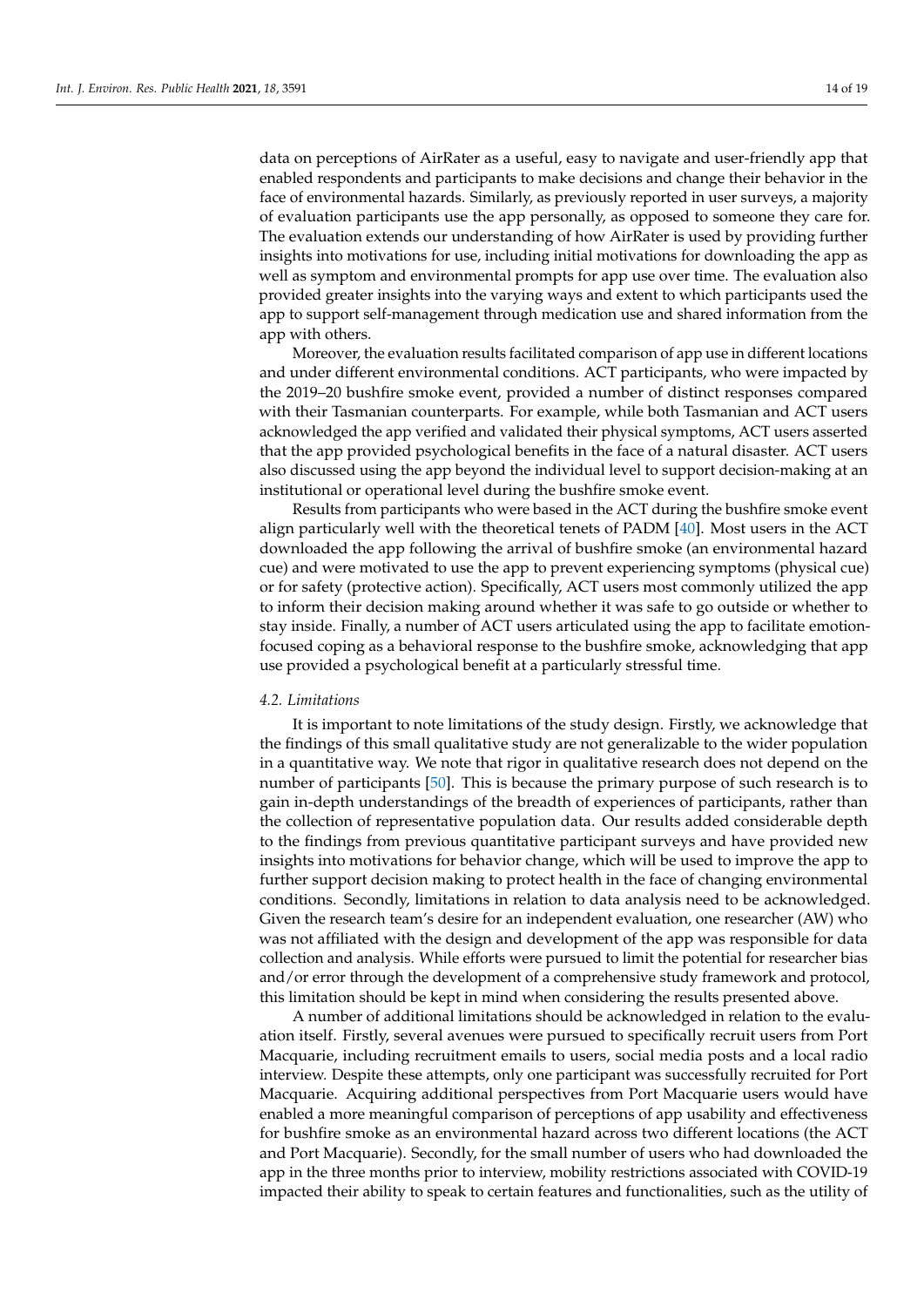the map function. Given a majority (80%) of participants had downloaded the app more than six months prior to the evaluation, the consequences of this limitation on findings are likely to be minimal. Thirdly, not all population groups participated in the evaluation. While the age range of participants was relatively equally disbursed across most decadal age ranges, there were no participants under the age of 21. Similarly, the evaluation did not capture data from any parents who use the app specifically for the care of a dependent.

In addition, there was also no representation from culturally and linguistically diverse (CALD) individuals. Brewer et al. (2020) warn against the perpetuation of health inequities through the development of digital health interventions lacking sufficient input from, and consideration of, racially and ethnically diverse communities [\[51\]](#page-18-13). While a key objective of AirRater is to address health inequities through the provision of free and easily accessible information, targeted efforts should be employed to seek feedback specifically from CALD individuals in future user surveys and evaluations. Given AirRater is only available in the English language, future research should investigate whether this impacts its utility and uptake among CALD individuals. Finally, participant recall bias is a possibility, particularly for those who used the app during stressful periods, such as the bushfire event. Given our objective was to capture perceptions of app usability and effectiveness based on selfreported experiences, we do not view this potential limitation as impacting the validity of the data or our findings.

### *4.3. Future Opportunities for AirRater and Implications for Future Research and Practice*

Considering our results in the context of the BCW framework has identified opportunities that may enhance the effectiveness of AirRater as an intervention. Specifically, there are two additional intervention functions could be incorporated into the app to enhance its utility: incentivization (introduction of a reward mechanism to further encourage use) and training (skill development by highlighting specific actions that can be taken to reduce environmental hazard exposure).

To elaborate further on these opportunities, the app is currently limited in its capacity to support user customization and does not explicitly provide corresponding, tailored health advice with its color-coded word rating system. D'Antoni et al. (2019) undertook a randomized controlled trial investigating the impact of alternative delivery avenues of air quality information, the specificity of that information, and behavior change. They determined that using messages delivered through a smartphone app that provided specific, customized behavioral guidance led to substantially more respondents indicating a commitment to health protective behaviors compared to those who received official government air quality information [\[52\]](#page-18-14). Mehiriz and Gosselin (2019) documented similar findings in their randomized controlled trial investigating the effect of a smog warning alert system on behavior change in Canada. In their study, the treatment group (i.e., those who received a warning with corresponding health advice) was more likely to undertake health protective behaviors than the control group [\[53\]](#page-18-15).

In conjunction with supporting a level of personal customization, there are opportunities to enhance the capacity for users to share information provided by the app with others. Specifically, introducing a mechanism that enables users to more conveniently share their personal symptom data with healthcare professionals may encourage sustained engagement with the app and facilitate beneficial conversations at the patient-clinician interface. In their systematic review of asthma self-management, Hui et al. (2017) found that interventions that enabled feedback as well as decision support for healthcare professionals improved both asthma control and quality of life for patients [\[54\]](#page-18-16). Participants suggested further efforts to actively engage with healthcare professionals exist and should be pursued in order to expand the impact and reach of the app. Digital health interventions and monitoring platforms are becoming increasingly integrated into the healthcare setting [\[55\]](#page-18-17), buoyed by both national and state commitment to the implementation of an Australian digital health strategy and framework for action [\[56](#page-18-18)[,57\]](#page-18-19). In this enabling environment,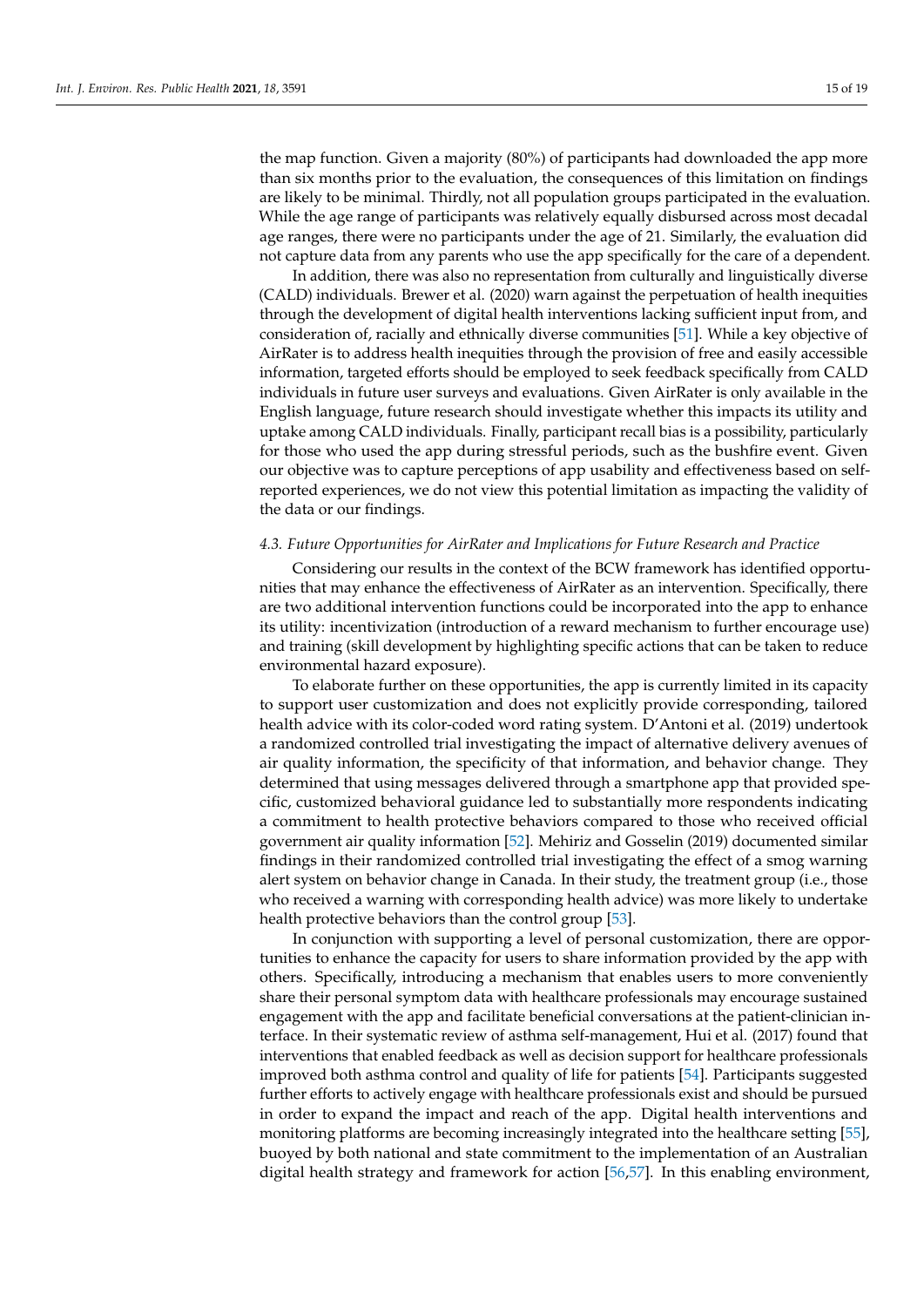pursuing strategies to engage healthcare professionals and policy makers is likely to further AirRater's integration into the healthcare setting [\[58\]](#page-18-20).

With these opportunities in mind, it is useful to note implications for future research. To comprehensively evaluate the utility and effectiveness of AirRater as an intervention, we will undertake a second phase of the evaluation. The second phase will involve semistructured interviews with additional key stakeholders, including relevant government agency and peak body representatives, as well as healthcare professionals, in order to investigate knowledge, attitudes and practices regarding digital health interventions such as AirRater. Undertaking this component of the evaluation will assist us to validate AirRater's current and potential role as a public health tool to understand population-level impacts of exposures to environmental hazards, as documented in the DPSEEA framework (see Figure S3 in Supplementary Material). Data from all stakeholders will ultimately inform future iterations of the app in order to optimize its utility and effectiveness, and to further support its integration into the healthcare setting. We anticipate results from the second phase of the evaluation will reveal important implications for future policy and practice, in keeping with recommendations for enhanced air quality research and communications by the Australian Royal Commission into National Natural Disaster Arrangements following the extreme bushfires and protracted severe air pollution during the summer of 2019–2020 [\[59\]](#page-18-21).

Finally, when considering implications for the evaluation of digital health interventions more broadly, the findings presented in this paper meaningfully contribute to the existing literature that evaluates the effectiveness of digital health interventions to support the achievement of positive individual and community health outcomes. Beyond assisting us to identify the strengths of AirRater and opportunities for enhancement, utilizing behavioral change frameworks and models (BCW and PADM) provided a comprehensive and rigorous strategy for evaluating the mechanisms of a digital health intervention. A plethora of smartphone health applications are now available for consumers, yet very few include an evidence-based approach to behavior change [\[60\]](#page-18-22). Using the BCW framework and PADM model was a novel and successful approach to evaluate the AirRater app's capacity to support participants to make decisions that protect health in the face of various environmental hazards. This approach could be utilized by designers and evaluators of other environmental health apps in future.

## **5. Conclusions**

With environmental hazards likely to increase with a changing climate, the importance of effective interventions that successfully support users to undertake behaviors that protect health is imperative. As an app that acts as both a prevention and adaptation tool, AirRater provides an example of how apps can be utilized to support individual and community health. User perspectives on AirRater's usability and effectiveness confirm that the app can increase individual awareness about the impacts of exposure to environmental hazards and provide useful information that supports users to self-manage and implement behaviors that protect their health in the face of environmental hazards. Using the BCW and PADM frameworks to interpret our results reaffirmed and extended upon findings in previous AirRater user surveys that the app is a useful tool that supports decision-making to protect health. Using these frameworks also allowed us to pinpoint specific interventions and policies currently embedded in the app to support behavior change. Further, participant data in conjunction with the BCW framework facilitated the identification of opportunities to enhance the effectiveness of the app for users, and further embed the app into the healthcare setting. These include supporting user customization and introducing a mechanism to more conveniently share personal symptom data with healthcare professionals. A number of study limitations were identified, which impacts the generalizability of results beyond the populations studied. Despite these limiations, the results enabled us to gain new insights into motivations for behavior change, which will be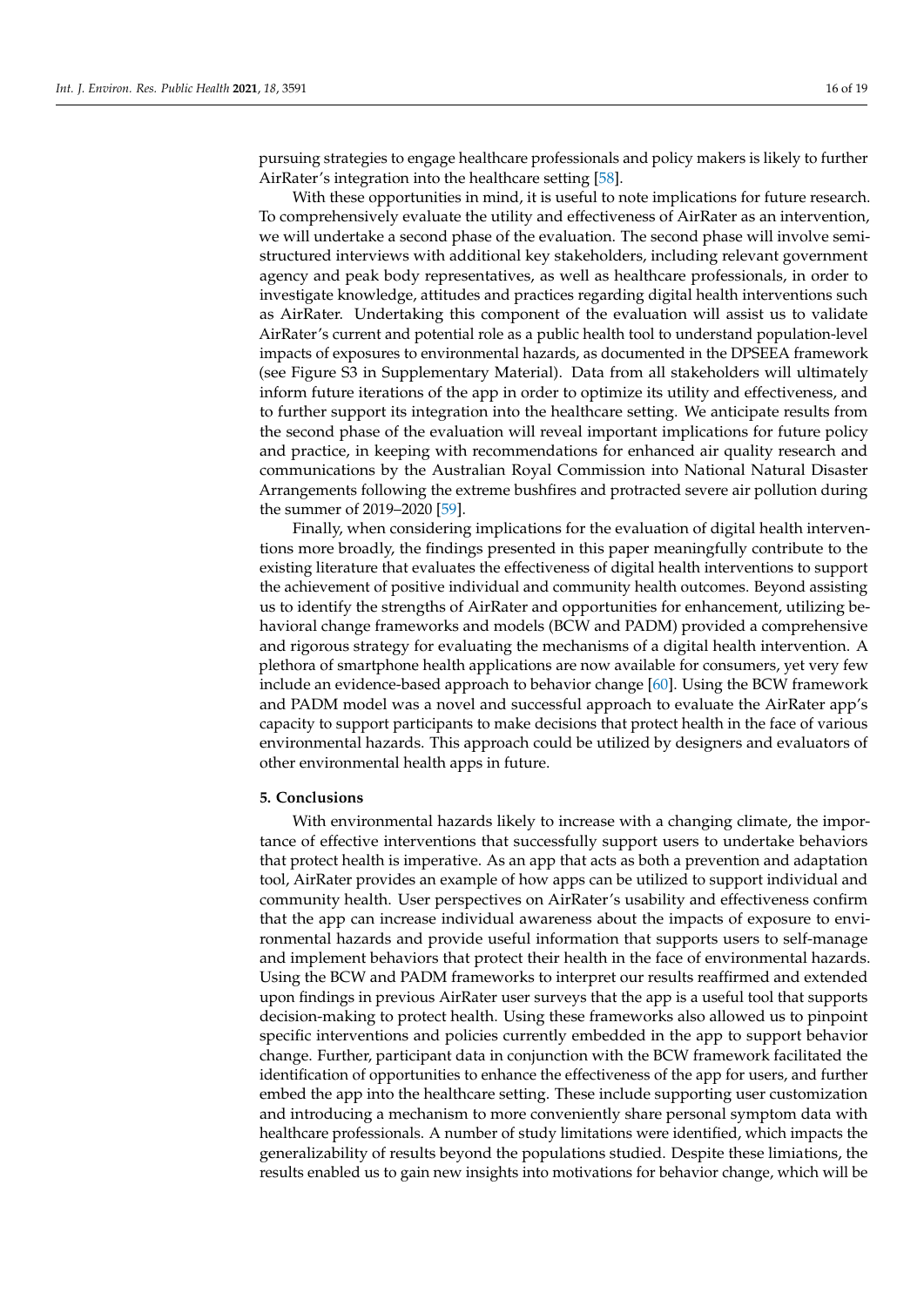used to improve the app to further support decision-making to protect health in the face of changing environmental conditions.

**Supplementary Materials:** The following are available online at [https://www.mdpi.com/article/10](https://www.mdpi.com/article/10.3390/ijerph18073591/s1) [.3390/ijerph18073591/s1,](https://www.mdpi.com/article/10.3390/ijerph18073591/s1) Figure S1: Graphics of the AirRater app, demonstrating key functionalities. Figure S2: Schematic representation of the AirRater platform. Figure S3: DPSEEA framework. Table S1: Pre-interview questionnaire. Table S2: Interview schedule for semi-structured interviews with AirRater users. Table S3: Characterization of AirRater using the BCW framework. Table S4: Definitions for model of behavior, intervention functions and policy categories for the BCW framework. Table S5: Summary of participant characteristics stratified by question.

**Author Contributions:** A.W., P.J.J. and F.H.J. conceptualized the manuscript; A.W. collected and analyzed data; A.W., P.J.J., A.J.W., S.L.C., G.J.W., C.L., D.M.J.S.B., N.C., and F.H.J. all contributed to writing and editing the final manuscript. All authors have read and agreed to the published version of the manuscript.

**Funding:** This research was funded by the Menzies Philanthropic Fund. AirRater is currently funded by the Department of Health Tasmania, ACT Health, NT Health and the Menzies Institute for Medical Research, with previous funding by NT EPA. AirRater collaborators include EPA Tasmania, CSIRO, Australian National University, Charles Darwin University, Tasmania Fire Service, Bureau of Meteorology and Asthma Australia.

**Institutional Review Board Statement:** The evaluation was approved by the University of Tasmania Health and Human Research Ethics Committee (ID: H0015006).

**Informed Consent Statement:** Informed consent was obtained from all subjects involved in the study.

**Data Availability Statement:** Requests for access to de-identified data presented in this study can be made to the corresponding author.

**Acknowledgments:** We wish to thank and recognize the support of Emerson Easley, who greatly assisted in the recruitment of AirRater users for the evaluation and assisted with the transcription process. We would also like to acknowledge the 42 participants who generously gave their time and perspectives to contribute to this research. Finally, we are most grateful for the comprehensive feedback from five reviewers, whose suggestions greatly improved the strength of the final paper.

**Conflicts of Interest:** The authors declare no conflict of interest.

# **References**

- <span id="page-16-0"></span>1. Cohen, A.J.; Brauer, M.; Burnett, R.; Anderson, H.R.; Frostad, J.; Estep, K.; Balakrishnan, K.; Brunekreef, B.; Dandona, L.; Dandona, R.; et al. Estimates and 25-year trends of the global burden of disease attributable to ambient air pollution: An analysis of data from the Global Burden of Diseases Study 2015. *Lancet* **2017**, *389*, 1907–1918. [\[CrossRef\]](http://doi.org/10.1016/S0140-6736(17)30505-6)
- <span id="page-16-1"></span>2. Anderson, J.O.; Thundiyil, J.G.; Stolbach, A. Clearing the Air: A Review of the Effects of Particulate Matter Air Pollution on Human Health. *J. Med. Toxicol.* **2012**, *8*, 166–175. [\[CrossRef\]](http://doi.org/10.1007/s13181-011-0203-1) [\[PubMed\]](http://www.ncbi.nlm.nih.gov/pubmed/22194192)
- <span id="page-16-2"></span>3. Kim, K.-H.; Kabir, E.; Kabir, S. A review on the human health impact of airborne particulate matter. *Environ. Int.* **2015**, *74*, 136–143. [\[CrossRef\]](http://doi.org/10.1016/j.envint.2014.10.005)
- <span id="page-16-3"></span>4. Vos, T.; Lim, S.S.; Abbafati, C.; Abbas, K.M.; Abbasi, M.; Abbasifard, M.; Abbasi-Kangevari, M.; Abbastabar, H.; Abd-Allah, F.; Abdelalim, A.; et al. Global burden of 369 diseases and injuries in 204 countries and territories, 1990–2019: A systematic analysis for the Global Burden of Disease Study 2019. *Lancet* **2020**, *396*, 1204–1222. [\[CrossRef\]](http://doi.org/10.1016/S0140-6736(20)30925-9)
- <span id="page-16-4"></span>5. Dharmage, S.C.; Perret, J.L.; Custovic, A. Epidemiology of Asthma in Children and Adults. *Front. Pediatr.* **2019**, *7*, 246. [\[CrossRef\]](http://doi.org/10.3389/fped.2019.00246) [\[PubMed\]](http://www.ncbi.nlm.nih.gov/pubmed/31275909)
- 6. Beggs, P. Climate change and allergy in Australia: An innovative, high-income country, at potential risk. *Public Health Res. Pr.* **2018**, *28*, 2841828. [\[CrossRef\]](http://doi.org/10.17061/phrp2841828) [\[PubMed\]](http://www.ncbi.nlm.nih.gov/pubmed/30652188)
- <span id="page-16-5"></span>7. Sierra-Heredia, C.; North, M.; Brook, J.; Daly, C.; Ellis, A.K.; Henderson, D.; Henderson, S.B.; Lavigne, É.; Takaro, T.K. Aeroallergens in Canada: Distribution, Public Health Impacts, and Opportunities for Prevention. *Int. J. Environ. Res. Public Health* **2018**, *15*, 1577. [\[CrossRef\]](http://doi.org/10.3390/ijerph15081577)
- <span id="page-16-6"></span>8. Xu, Z.; Fitzgerald, G.; Guo, Y.; Jalaludin, B.; Tong, S. Impact of heatwave on mortality under different heatwave definitions: A systematic review and meta-analysis. *Environ. Int.* **2016**, *89–90*, 193–203. [\[CrossRef\]](http://doi.org/10.1016/j.envint.2016.02.007) [\[PubMed\]](http://www.ncbi.nlm.nih.gov/pubmed/26878285)
- <span id="page-16-7"></span>9. Campbell, S.; Remenyi, T.A.; White, C.J.; Johnston, F.H. Heatwave and health impact research: A global review. *Heal. Place* **2018**, *53*, 210–218. [\[CrossRef\]](http://doi.org/10.1016/j.healthplace.2018.08.017)
- <span id="page-16-8"></span>10. Carey, M.G.; Monaghan, M.P.; Stanley, F.J. Extreme heat threatens the health of Australians. *Med. J. Aust.* **2017**, *207*, 232–234. [\[CrossRef\]](http://doi.org/10.5694/mja17.00511) [\[PubMed\]](http://www.ncbi.nlm.nih.gov/pubmed/28899320)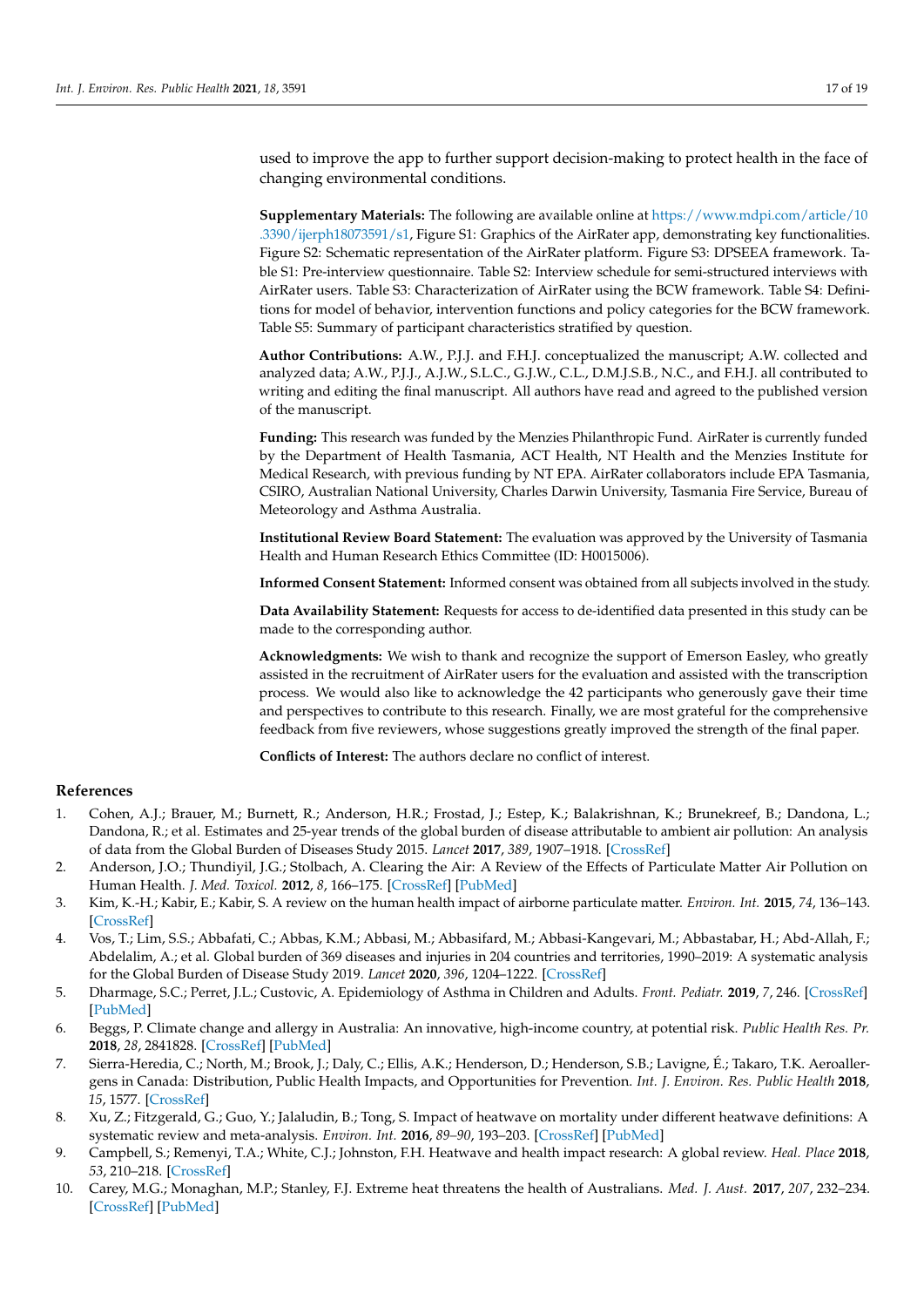- <span id="page-17-0"></span>11. Smith, K.R.; Woodward, A.; Campbell-Lendrum, D.; Chadee, D.D.; Honda, Y.; Liu, Q.; Olwoch, J.M.; Revich, B.; Sauerborn, R. Human Health: Impacts, Adaptation, and Co-Benefits. In *Climate Change 2014: Impacts, Adaptation, and Vulnerability Part A: Global and Sectoral Aspects Contribution of Working Group II to the Fifth Assessment Report of the Intergovernmental Panel on Climate Change*; Field, C.B., Barros, V.R., Dokken, D.J., Mach, K.J., Mastrandrea, M.D., Bilir, T.E., Chatterjee, M., Ebi, K.L., Estrada, Y.O., Genova, R.C., et al., Eds.; Cambridge University Press: Cambridge, UK; New York, NY, USA, 2014.
- <span id="page-17-1"></span>12. Tibbetts, J.H. Air Quality and Climate Change: A Delicate Balance. *Environ. Health Perspect.* **2015**, *123*, A148–A153. [\[CrossRef\]](http://doi.org/10.1289/ehp.123-A148)
- <span id="page-17-2"></span>13. Bowman, D.M.J.S.; Williamson, G.J.; Abatzoglou, J.T.; Kolden, C.A.; Cochrane, M.A.; Smith, A.M.S. Human exposure and sensitivity to globally extreme wildfire events. *Nat. Ecol. Evol.* **2017**, *1*, 0058. [\[CrossRef\]](http://doi.org/10.1038/s41559-016-0058)
- <span id="page-17-3"></span>14. Johnston, F.H.; Borchers-Arriagada, N.; Morgan, G.G.; Jalaludin, B.; Palmer, A.J.; Williamson, G.J.; Bowman, D.M.J.S. Unprecedented health costs of smoke-related PM2.5 from the 2019–20 Australian megafires. *Nat. Sustain.* **2020**, *4*, 42–47. [\[CrossRef\]](http://doi.org/10.1038/s41893-020-00610-5)
- <span id="page-17-4"></span>15. Barnes, C.S. Impact of Climate Change on Pollen and Respiratory Disease. *Curr. Allergy Asthma Rep.* **2018**, *18*, 59. [\[CrossRef\]](http://doi.org/10.1007/s11882-018-0813-7)
- <span id="page-17-5"></span>16. Borchers Arriagada, N.; Bowman, D.M.J.S.; Palmer, A.J.; Johnston, F.H. Climate Change, Wildfires, Heatwaves and Health Impacts in Australia. In *Extreme Weather Events and Human Health*; Akhtar, R., Ed.; Springer: Cham, Switzerland, 2020; pp. 99–116.
- 17. Beggs, P.J.; Zhang, Y.; Bambrick, H.; Berry, H.L.; Linnenluecke, M.K.; Trueck, S.; Bi, P.; Boylan, S.M.; Green, D.; Guo, Y.; et al. The 2019 report of theMJA–LancetCountdown on health and climate change: A turbulent year with mixed progress. *Med. J. Aust.* **2019**, *211*, 490–491.e21. [\[CrossRef\]](http://doi.org/10.5694/mja2.50405)
- <span id="page-17-6"></span>18. Mora, C.; Dousset, B.; Caldwell, I.R.; Powell, F.E.; Geronimo, R.C.; Bielecki, C.R.; Counsell, C.W.W.; Dietrich, B.S.; Johnston, E.T.; Louis, L.V.; et al. Global risk of deadly heat. *Nat. Clim. Chang.* **2017**, *7*, 501–506. [\[CrossRef\]](http://doi.org/10.1038/nclimate3322)
- <span id="page-17-7"></span>19. Xu, W.; Liu, Y.; Muessig, K.; Wu, J.; Cho, J.; Zhang, T.; He, X.; Wu, H.; Zhang, M.; Naimark, J.S. mHealthApps: A Repository and Database of Mobile Health Apps. *JMIR mHealth uHealth* **2015**, *3*, e28. [\[CrossRef\]](http://doi.org/10.2196/mhealth.4026) [\[PubMed\]](http://www.ncbi.nlm.nih.gov/pubmed/25786060)
- <span id="page-17-8"></span>20. Che, W.; Frey, H.C.; Fung, J.C.; Ning, Z.; Qu, H.; Lo, H.K.; Chen, L.; Wong, T.-W.; Wong, M.K.; Lee, O.C.; et al. PRAISE-HK: A personalized real-time air quality informatics system for citizen participation in exposure and health risk management. *Sustain. Cities Soc.* **2020**, *54*, 101986. [\[CrossRef\]](http://doi.org/10.1016/j.scs.2019.101986)
- <span id="page-17-12"></span>21. Licskai, C.J.; Sands, T.W.; Ferrone, M. Development and pilot testing of a mobile health solution for asthma self-management: Asthma action plan smartphone application pilot study. *Can. Respir. J.* **2013**, *20*, 301–306. [\[CrossRef\]](http://doi.org/10.1155/2013/906710) [\[PubMed\]](http://www.ncbi.nlm.nih.gov/pubmed/23936890)
- <span id="page-17-9"></span>22. Mahajan, S.; Wu, W.-L.; Tsai, T.-C.; Chen, L.-J. Design and implementation of IoT-enabled personal air quality assistant on instant messenger. In Proceedings of the 10th International Conference on Management of Digital EcoSystems, Tokyo, Japan, 25–28 September 2018; pp. 165–170.
- <span id="page-17-10"></span>23. Skov, T.; Cordtz, T.; Jensen, L.K.; Saugman, P.; Schmidt, K.; Theilade, P. Modifications of health behaviour in response to air pollution notifications in Copenhagen. *Soc. Sci. Med.* **1991**, *33*, 621–626. [\[CrossRef\]](http://doi.org/10.1016/0277-9536(91)90220-7)
- <span id="page-17-22"></span>24. Bickerstaff, K.; Walker, G. Clearing the smog? Public responses to air-quality information. *Local Environ.* **1999**, *4*, 279–294. [\[CrossRef\]](http://doi.org/10.1080/13549839908725600)
- 25. Bush, J.; Moffatt, S.; Dunn, C.E. Keeping the public informed? Public negotiation of air quality information. *Public Underst. Sci.* **2001**, *10*, 213–229. [\[CrossRef\]](http://doi.org/10.1088/0963-6625/10/2/304)
- 26. Chen, H.; Li, Q.; Kaufman, J.S.; Wang, J.; Copes, R.; Su, Y.; Benmarhnia, T. Effect of air quality alerts on human health: A regression discontinuity analysis in Toronto, Canada. *Lancet Planet. Health* **2018**, *2*, e19–e26. [\[CrossRef\]](http://doi.org/10.1016/S2542-5196(17)30185-7)
- <span id="page-17-11"></span>27. Oltra, C.; Sala, R. Perception of risk from air pollution and reported behaviors: A cross-sectional survey study in four cities. *J. Risk Res.* **2016**, *21*, 869–884. [\[CrossRef\]](http://doi.org/10.1080/13669877.2016.1264446)
- <span id="page-17-13"></span>28. Johnston, F.H.; Wheeler, A.J.; Williamson, G.J.; Campbell, S.L.; Jones, P.J.; Koolhof, I.S.; Lucani, C.; Cooling, N.B.; Bowman, D.M.J.S. Using smartphone technology to reduce health impacts from atmospheric environmental hazards. *Environ. Res. Lett.* **2018**, *13*, 044019. [\[CrossRef\]](http://doi.org/10.1088/1748-9326/aab1e6)
- <span id="page-17-17"></span>29. Jones, P.J.; Koolhof, I.S.; Wheeler, A.J.; Williamson, G.J.; Lucani, C.; Campbell, S.L.; Bowman, D.M.J.S.; Johnston, F.H. Can smartphone data identify the local environmental drivers of respiratory disease? *Environ. Res.* **2020**, *182*, 109118. [\[CrossRef\]](http://doi.org/10.1016/j.envres.2020.109118)
- <span id="page-17-14"></span>30. Campbell, S.L.; Jones, P.J.; Williamson, G.J.; Wheeler, A.J.; Lucani, C.; Bowman, D.M.J.S.; Johnston, F.H. Using digital technology to protect health in prolonged poor air quality episodes: A case study of the airrater app during the Australian 2019–20 fires. *Fire* **2020**, *3*, 40. [\[CrossRef\]](http://doi.org/10.3390/fire3030040)
- <span id="page-17-15"></span>31. Simis, M.J.; Madden, H.; Cacciatore, M.A.; Yeo, S.K. The lure of rationality: Why does the deficit model persist in science communication? *Public Underst. Sci.* **2016**, *25*, 400–414. [\[CrossRef\]](http://doi.org/10.1177/0963662516629749)
- <span id="page-17-16"></span>32. Abunyewah, M.; Gajendran, T.; Maund, K.; Okyere, S.A. Strengthening the information deficit model for disaster preparedness: Mediating and moderating effects of community participation. *Int. J. Disaster Risk Reduct.* **2020**, *46*, 101492. [\[CrossRef\]](http://doi.org/10.1016/j.ijdrr.2020.101492)
- <span id="page-17-18"></span>33. Edokpolo, B.; Allaz-Barnett, N.; Irwin, C.; Issa, J.; Curtis, P.; Green, B.; Hanigan, I.; Dennekamp, M. Developing a Conceptual Framework for Environmental Health Tracking in Victoria, Australia. *Int. J. Environ. Res. Public Health* **2019**, *16*, 1748. [\[CrossRef\]](http://doi.org/10.3390/ijerph16101748) [\[PubMed\]](http://www.ncbi.nlm.nih.gov/pubmed/31108844)
- <span id="page-17-19"></span>34. Boylan, S.; Beyer, K.; Schlosberg, D.; Mortimer, A.; Hime, N.; Scalley, B.; Alders, R.; Corvalan, C.; Capon, A. A conceptual framework for climate change, health and wellbeing in NSW, Australia. *Public Health Res. Pr.* **2018**, *28*. [\[CrossRef\]](http://doi.org/10.17061/phrp2841826) [\[PubMed\]](http://www.ncbi.nlm.nih.gov/pubmed/30652186)
- <span id="page-17-20"></span>35. World Health Organization. *Monitoring and Evaluating Digital Health Interventions: A Practical Guide to Conducting Research and Assessment*; World Health Organization: Geneva, Switzerland, 2016.
- <span id="page-17-21"></span>36. Michie, S.; Van Stralen, M.M.; West, R. The behaviour change wheel: A new method for characterising and designing behaviour change interventions. *Implement. Sci.* **2011**, *6*, 426. [\[CrossRef\]](http://doi.org/10.1186/1748-5908-6-42) [\[PubMed\]](http://www.ncbi.nlm.nih.gov/pubmed/21513547)